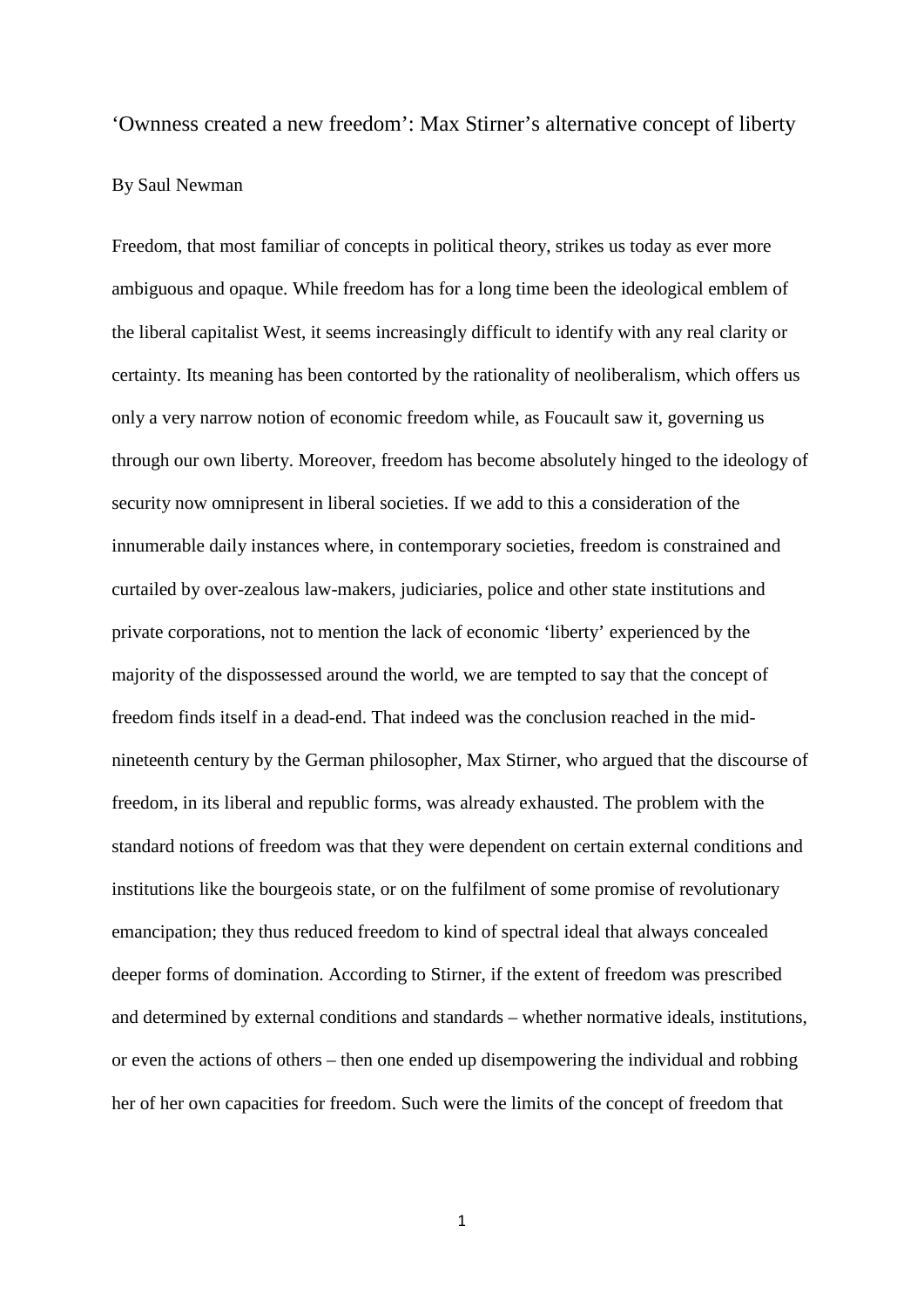Stirner proposed an alternative notion of *ownness*, by which he intended a radical understanding of autonomy and self-ownership.

The paper will explore this idiosyncratic notion of ownness. My claim is that ownness should be understood as an alternative to more familiar concepts of negative and positive freedom, as well as offering a more effective answer to the problem of domination that is the concern of republican theory. The paper will start with the experience of freedom within contemporary neoliberal societies, where it becomes the mode by which we are governed and an ideal to which the individual is sacrificed – a problem Stirner essentially foresaw in the emergent liberal societies of the nineteenth century. I will then explore Stirner's alternative proposal of ownness as a response to this problem: ownness is a form of freedom that is not dependent on external factors but is, rather, the ontological condition of the subject. The next section will be devoted to an elaboration of this theory of ownness, showing how it goes beyond more familiar analytical paradigms of negative freedom and republican nondomination. Moreover, while his refusal of the state and its laws as a guarantor of freedom bears some affinity with anarchism, in rejecting all social collectives as alienating and oppressive abstractions, and in affirming property as central to autonomy, Stirner also exceeds the ideological terrain of anarchism, putting forward instead a radical form of individualism and self-possession. At the same time, I seek to distinguish this from the more familiar notion of positive freedom as 'self-mastery', which, as Stirner shows, requires that the individual be sacrificed to some higher moral and rational ideal. In promoting instead self-defining, self-constituting and 'egoistic' forms of subjectivity outside of any prescribed standard or norm, Stirner's concept of ownness, I argue, provides a more effective antidote to the bind that freedom currently finds itself within.

## **The problem of freedom under neoliberalism**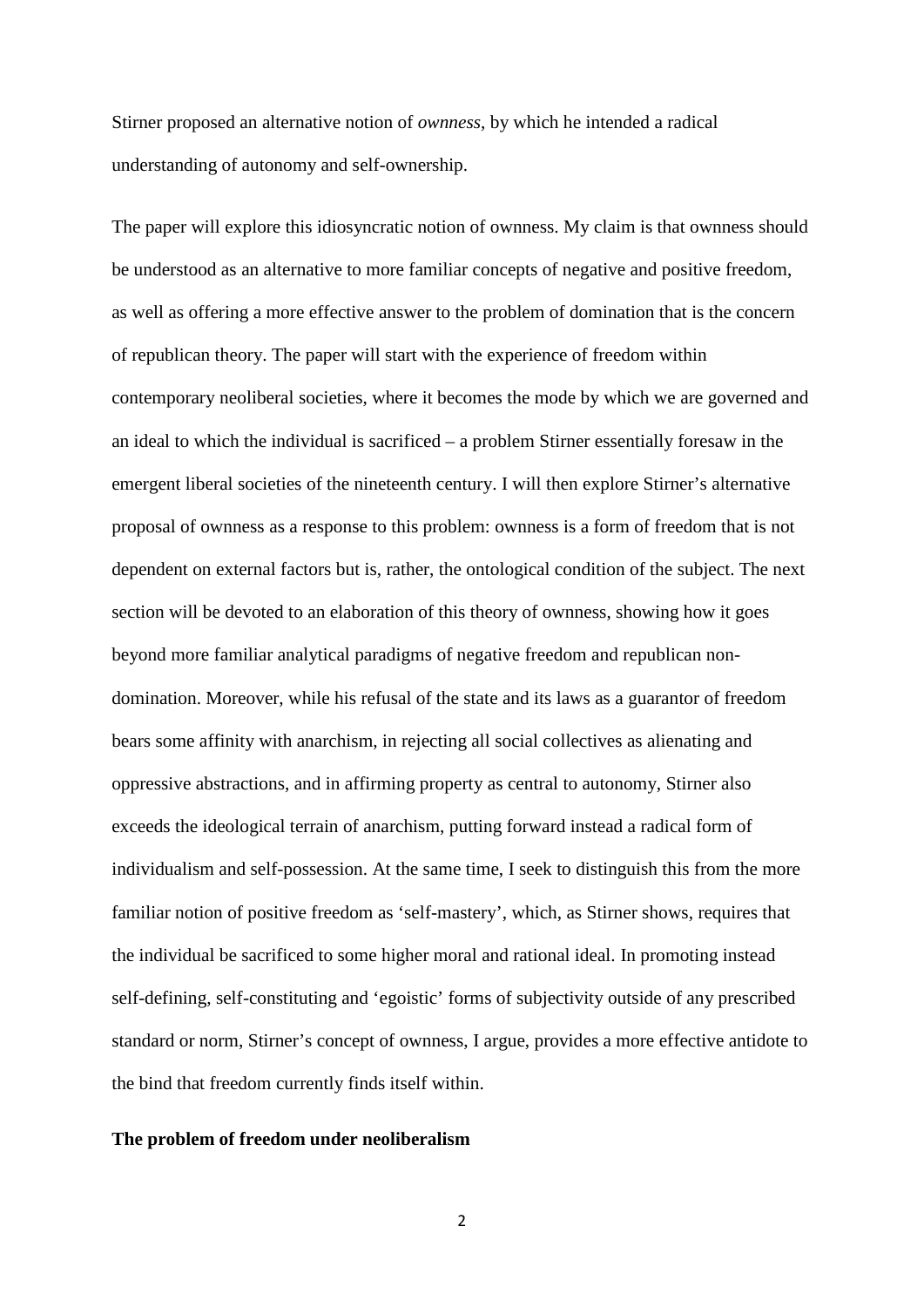In his lectures at the College de France in 1978-9, organised under the slightly misleading title, *The Birth of Biopolitics,* Michel Foucault explored, with astonishing prescience, the emergence of neoliberalism as a new form of governmental reason, or rather a new version of the liberal art of government, which had started to pervade North American and European societies. Rather than seeing liberalism in more familiar terms as an ideology of individual rights and freedoms, Foucault insisted that it should primarily be understood as a way of governing individuals according to the rationality of the market. In this sense, freedom did not mark the degree to which we are unconstrained. Rather, freedom – essentially reduced to market freedom - becomes the very mode by which we are governed, the threshold upon which our actions are 'conducted' and our economic interests secured. For Foucault, 'liberalism must produce freedom, but this very act entails the establishment of limitations, controls, forms of coercion, and obligations relying on threats…' (2008: 64). Neoliberalism should be seen as an extension and radicalisation of this logic in the sense that it seeks to economize every sphere of life. So far from being the principle of *laissez faire*, neoliberalism actually implies more intensive forms of state intervention and regulation aimed at remaking society and the economy in the image of the market (137). This new mode of government penetrates into the very soul of the individual, who is remade as *homo economicus* – an 'entrepreneur of himself, being for himself his own capital.' (226) As all human relations under neoliberalism become economised and a potential source of capital, and as the market becomes the ultimate site of legitimacy and 'veridiction' (32), the individual is turned into a 'permanent and multiple enterprise' inserted into a network of other enterprises such as family, household, insurance and retirement (241).

While Foucault sees the *homo economicus* of liberal thought as limiting the traditional power of the sovereign even more profoundly than *homo juridicus* – the man of rights, alongside which he emerges – we must not suppose that he is a free subject. Not only is his formal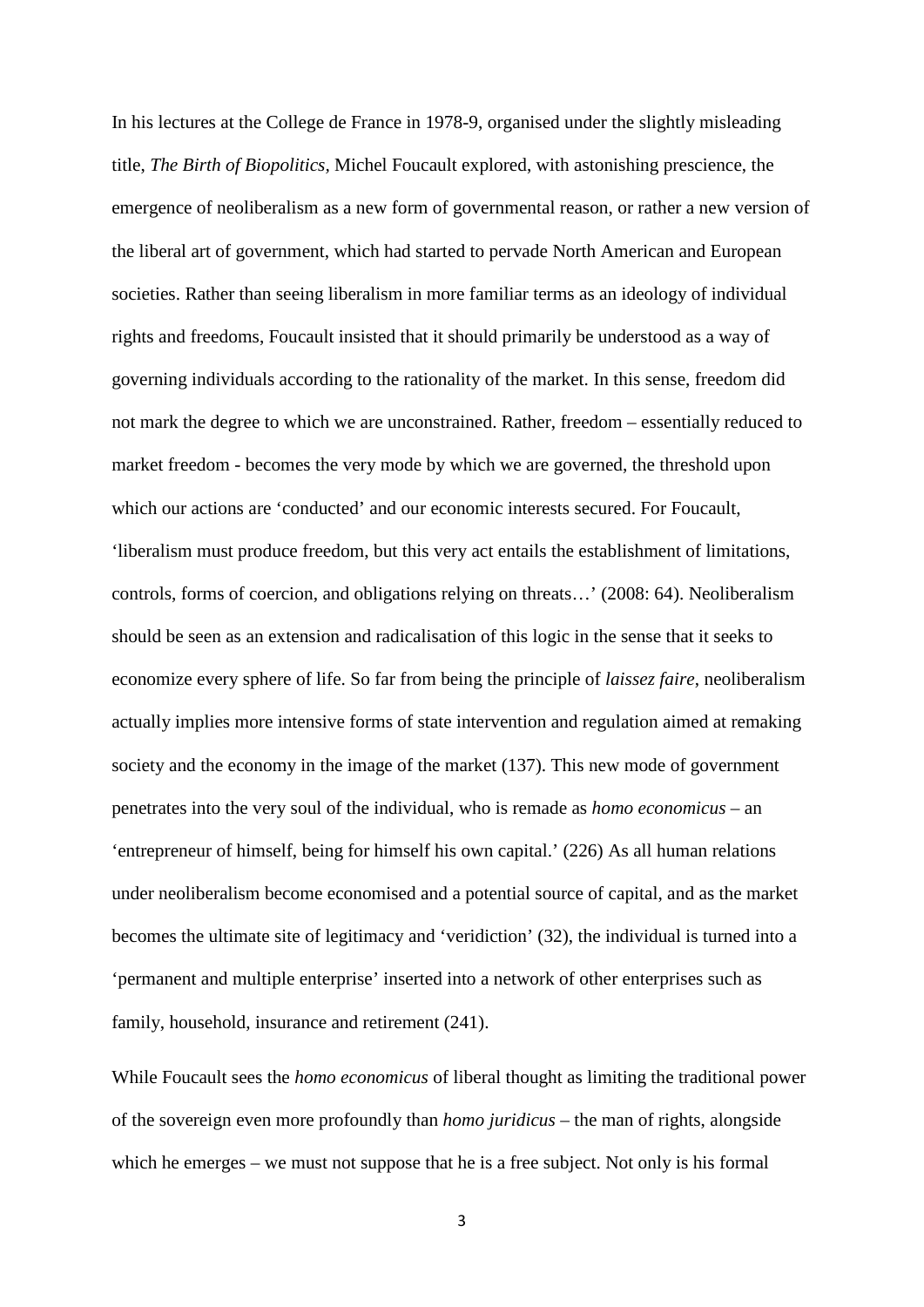freedom always shadowed by mechanisms of control and securitization, but in seeing himself as his own enterprise, he becomes permanently accountable to the market norms and social processes which produce him. Indeed, as Wendy Brown argues in her recent analysis of neoliberal governing power and its deracinating effect on law, public institutions and the democratic space, *homo economicus* is not so much a creature of economic interests but, rather, as a unit of responsibilized human capital, a 'sacrificial citizen', routinely called upon to sacrifice his own interests in the name of obscure market forces and economic exigencies over which he has no control, as we have seen in recent times with programmes of austerity:

Thus, while neoliberalism formally promises to liberate the citizen from the state, from politics, and even from concern with the social, practically, it integrates both state and citizenship into serving the economy and morally fuses hyperbolic selfreliance with readiness to be sacrificed (Brown 2015: 212).

#### **Stirner's critique of liberal freedom**

Max Stirner also recognised this sacrificial dimension in liberal societies. In terms which seem to prefigure Foucault, Stirner sees what he calls political liberalism as a governing rationality which, while purporting to protect the individual from sovereign power and religious authority through a discourse of rights and freedoms, essentially incorporates the individual into the state: 'Political liberty means that the polis, the state is free… It does not mean my liberty, but the liberty of a power that rules and subjugates me.' (Stirner 1995: 142) The freedom promised by liberalism is the freedom of the state, not the freedom of the individual. However, this was part of a broader problem - a sacrificial element at work in all modern societies. In his only major work, *The Ego and Its Own* (*Der Einzige und sein Eigentum,* better translated as 'The Unique and His Property', 1845) Stirner argued that the humanist and rationalist philosophy prevalent at the time - particularly that of his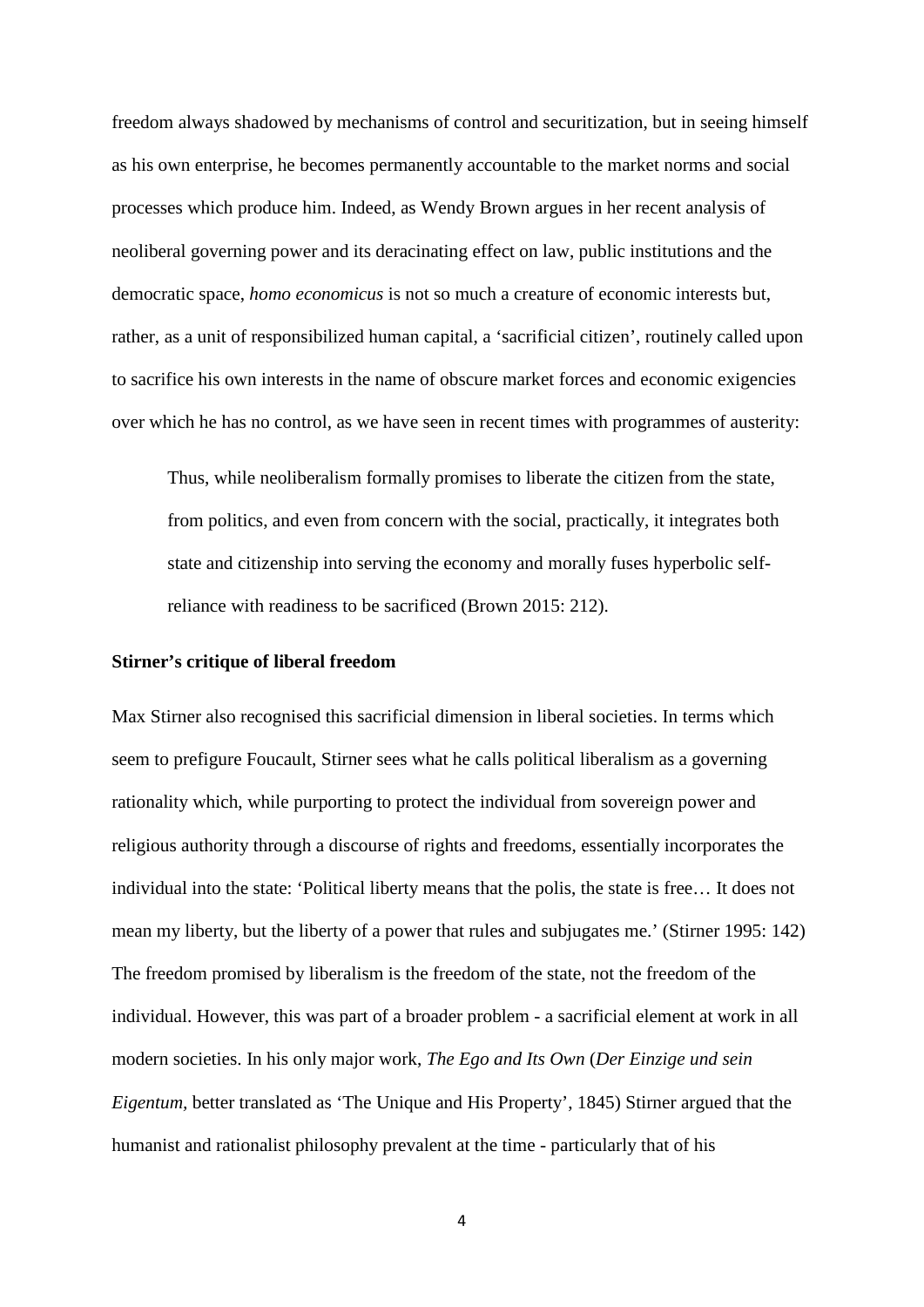contemporary, Ludwig Feuerbach – was simply Christianity reinvented in a new secular guise, where the individual is sacrificed no longer on the altar of God, but now of Man. As Stirner put it, '"Man' is the God of today, and fear of man has taken the place of the old fear of God.' (1995: 165) The individual in this new secular and humanist age is plagued by 'fixed ideas', moral and rational ideals which he is expected to conform to. (43) Humanism, and its political expression in liberalism, republicanism and even socialism, is a profoundly sacrificial ideology in which individuals, in their uniqueness and singularity, are coercively absorbed into abstract, alienating generalities, namely Humanity, Society and the State.

Of course, it is important to acknowledge that when Stirner condemns the state as an instrument of domination, he has in mind the Hegelian conception of the State as the embodiment of a totalising rational and ethical 'spirit' which represented the 'march of God on Earth', and which the individual must serve (97-8). This is of course a very different to the neoliberal state that I have in my sights, where the mechanism of control is more subtle and pervasive and relies on a certain 'self-government' of the individual. Also, the element of sacrifice that can be identified in both of them nevertheless requires a sacrifice to different things, to the idealised moral community into which the individual must be incorporated in the case of the Hegelian state, and to the abstract rationality of the market, in the case of the neoliberal state. Moreover, Stirner's specific understanding of the State – engaged as he was in a polemic against his Left Hegelian contemporaries like Feuerbach and Bruno Bauer – leads him to conflate liberalism and republicanism and deploy categorisations of freedom which do not map easily onto our more familiar understanding of negative freedom, and republican non-domination, between which there is an important distinction to be made. The liberal approach to the state, which generally seeks to limit intervention - or at least regard state intervention as the negative measure of freedom – and the republican approach, which might allow intervention (provided it was non-arbitrary) – or at least see intervention per se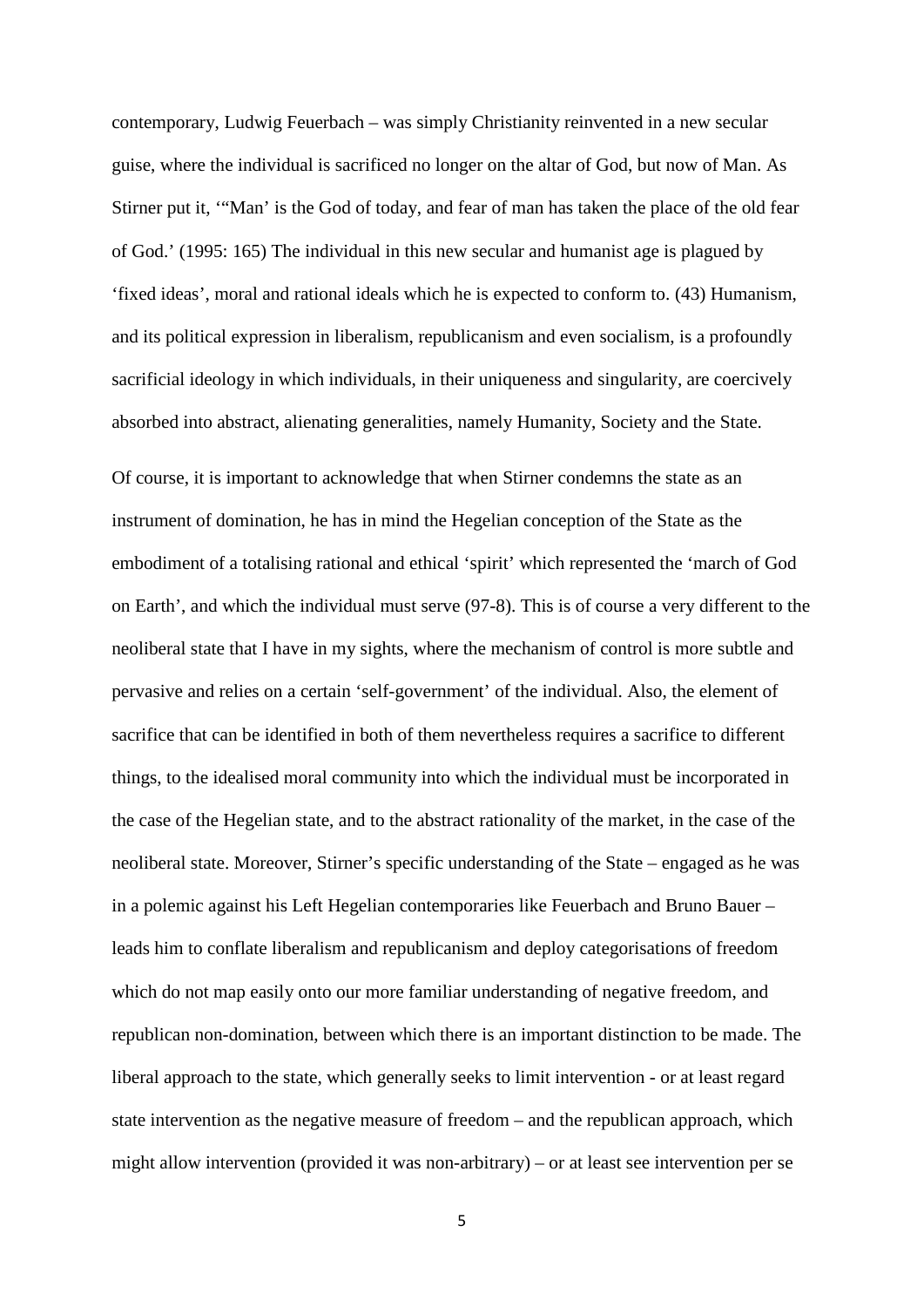as less of a determinant of freedom – are indeed very different. There is always the danger of anachronism or conceptual misunderstanding in applying Stirner's view of the state to contemporary debates in political theory over how freedom should be understood. However, my point here is that Stirner's critique of the concept of freedom, as an illusory abstraction that marks a deeper domination, reveals something about the dead end freedom finds itself in today, which, I argue, the current analytical categories are unable to retrieve. The neoliberal trap, whereby freedom itself becomes a threshold of subjectification, domination and sacrifice, was similar to the problem that Stirner was dealing with in his time; and it is something that cannot be adequately grasped, let alone resisted, through either liberal or republican approaches.

Stirner's answer to this, as we shall see, lay in the abandonment of the goal of freedom  $- a$ concept that was tarnished by liberal ideology and Christian theology – or rather its transformation into *ownness*, a kind of egoistic form of self-ownership: 'Must we then, because freedom betrays itself as a Christian idea, give it up? No, nothing is to be lost, freedom no more than the rest; but it is to become our own, and in the form of freedom it cannot.' (143) The value of Stirner's critique of freedom lies in enabling us to rethink the concept in response to neoliberalism. In my view, neoliberalism is more effectively contested, not on the grounds of equality, nor from the perspective of democracy, as Wendy Brown does (see 2015), but rather on its own terms – those of individual freedom. Stirner not only reveals the inadequacy of liberal (and neoliberal) accounts of freedom, but presents a far more radical alternative to them, one that serves, as we shall see, as a point of resistance to dominant liberal and neoliberal modes of subjectification. It may seem odd here to look to a thinker at times interpreted, wrongly in my view, as promoting a kind of free-market form of self-interest (see Marshall 2008: 232; Schmitt and van der Walt 2009: 52). Does it not seem perverse to choose 'egoism' as basis for a critique of neoliberal societies? However, Stirner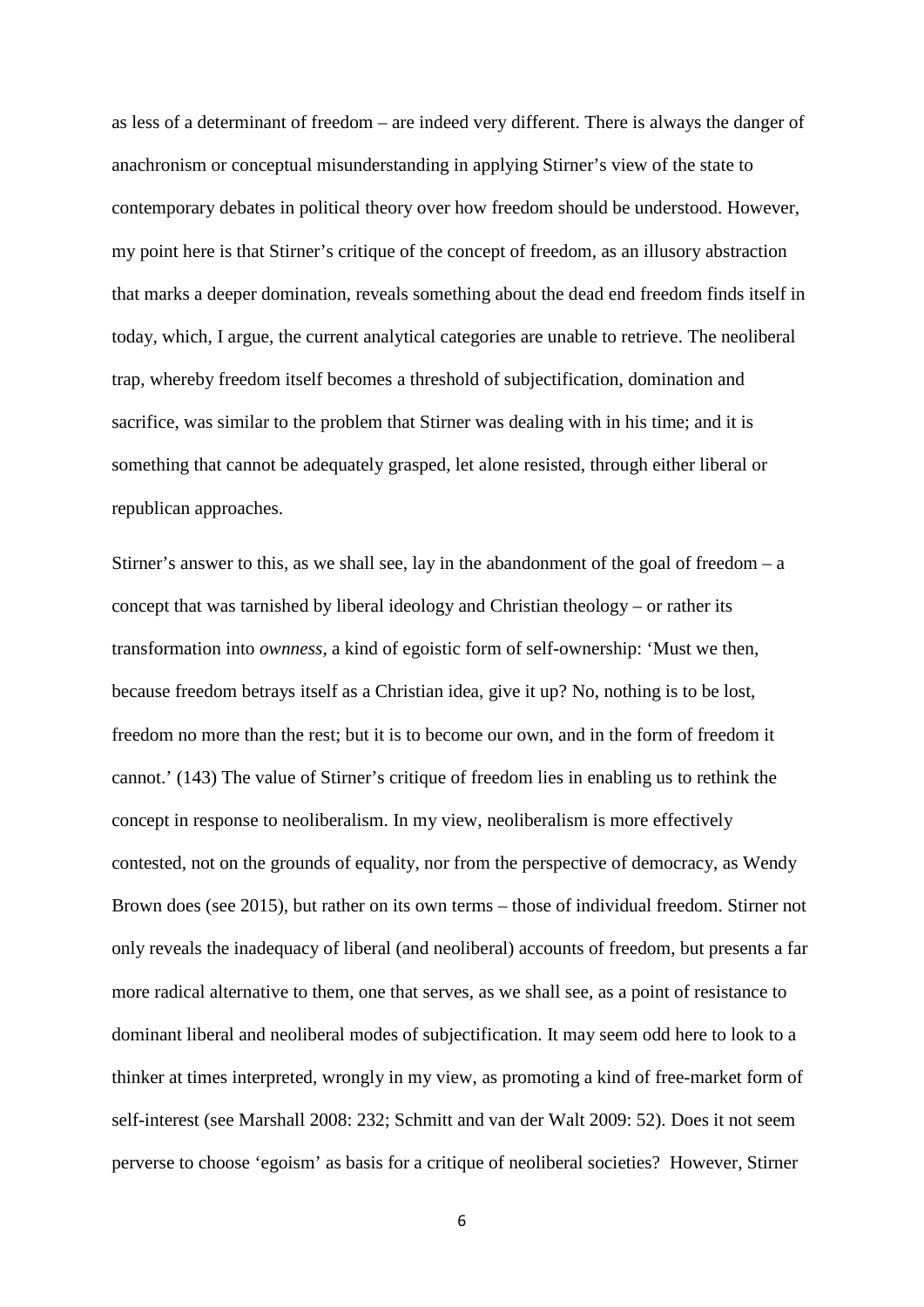would consider the individual freedom proclaimed by neoliberalism as a kind of trap – a logic that reduces the individual to an infinite conformability with the norms of society. In this sense, the problem with neoliberalism is not too much egoism, but too little. Stirner's philosophy of ownness, individual autonomy and proprietorship are utterly incompatible with liberal or neoliberal 'possessive individualism'. His egoist is simply not the same thing as homo economicus.

### **From Freedom to Ownness**

We have seen in the previous section the way that, for Stirner, freedom has been perverted into a new form of domination. The problem is that in turning freedom into an ideal to be attained, and in tying it to a certain institutional regime or form of society, one essentially alienates freedom from the individual. This is why, according to Stirner, freedom appears to us moderns increasingly as an empty, hollow dream, a mystification. By contrast, ownness, a radical form of self-ownership, is much more tangible to the individual. Ownness may be seen as a form of freedom that is no longer dependent on external conditions, whether these are the actions of others, or one's conformity with what Stirner sees as externally imposed moral and rational ideal (which one is forced to internalise), or the presence of regime of law that supposedly guarantees non-domination. Such conditions remove the capacity for freedom from real individuals. Behind every universal ideal of freedom there lurks, according to Stirner, a new form of domination, as it is always someone's particular idea of freedom that is being imposed upon the world: 'The craving for a *particular* freedom always includes the purpose of a new *dominion'* (145; emphasis in the original, and in all quotes henceforth). This is why Stirner is suspicious of the idea of revolutionary emancipation, or indeed of any kind of emancipation other than self-emancipation: 'The man who is set free is nothing but a freed man, a *libertinus*, a dog dragging a piece of chain with him; he is an unfree man in the garment of freedom, like the ass in the lion's skin.' (152) Rather, it is up to the individual to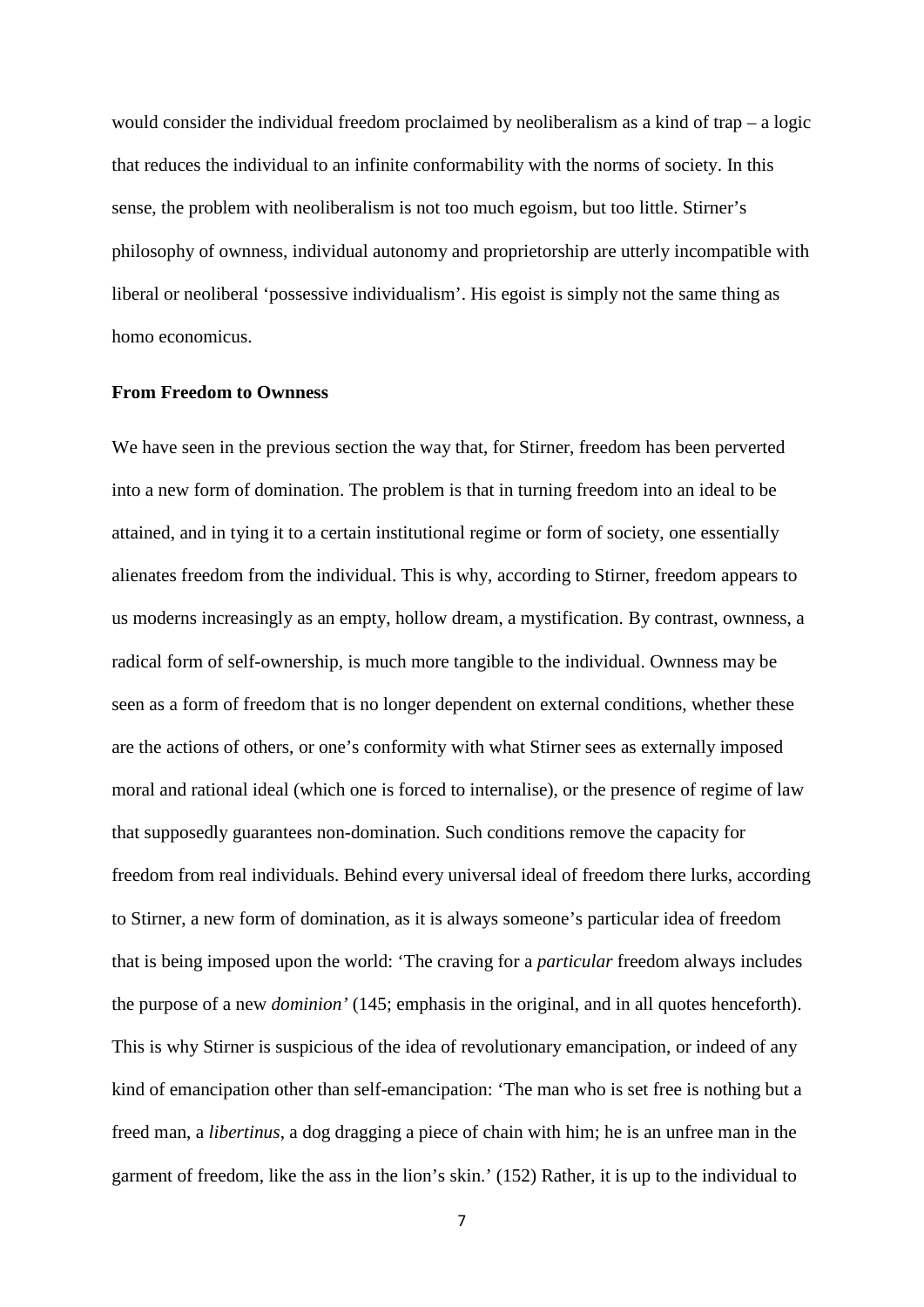liberate herself. Ownness seeks to make freedom real by placing it back within the grasp of real individuals who are free to create their own singular path of freedom.

There is a deeper problem with emancipation. For Stirner, there is in a sense nothing to emancipate. The individual is already free in an ontological sense, because she has ownness, because she is her *own*. The 'owner', for Stirner, is 'free-born, the man free to begin with', whereas the free man is simply a dreamer chasing after illusions. The former

is *originally free,* because he recognises nothing but himself; he does not to free himself first, because at the start he rejects everything outside himself, because he prizes nothing more than himself, rates nothing higher, because, in short, he starts from himself and 'comes to himself' (149)

Unlike the sacrificial neoliberal subject, and unlike the liberal and republican subject who, as Stirner perceived in his own time, sacrificed themselves to another ideal of freedom – the free state – the owner takes himself as his own axiom and regards freedom not as an external goal to be obtained, but rather as his permanent ontological condition. Freedom, for Stirner, should be a question of self-empowerment and the recognition and affirmation of one's own self as the condition and measure of freedom, rather than any external condition.

#### **Ownness and negative freedom**

In distinguishing between ownness and more standard conceptions of freedom, the advantages of the former become evident. Stirner points out the limitations, firstly, with liberal negative freedom. While negative freedom gives you freedom *from* something – from external interference and constraints - it also leaves you with nothing. It is, thus, for Stirner, an empty experience: 'And, if you become free from everything, you would no longer have anything; for freedom is empty of substance' (1995: 141). While one can become free from many things, one might actually want to *have* something, to possess, consume and enjoy it.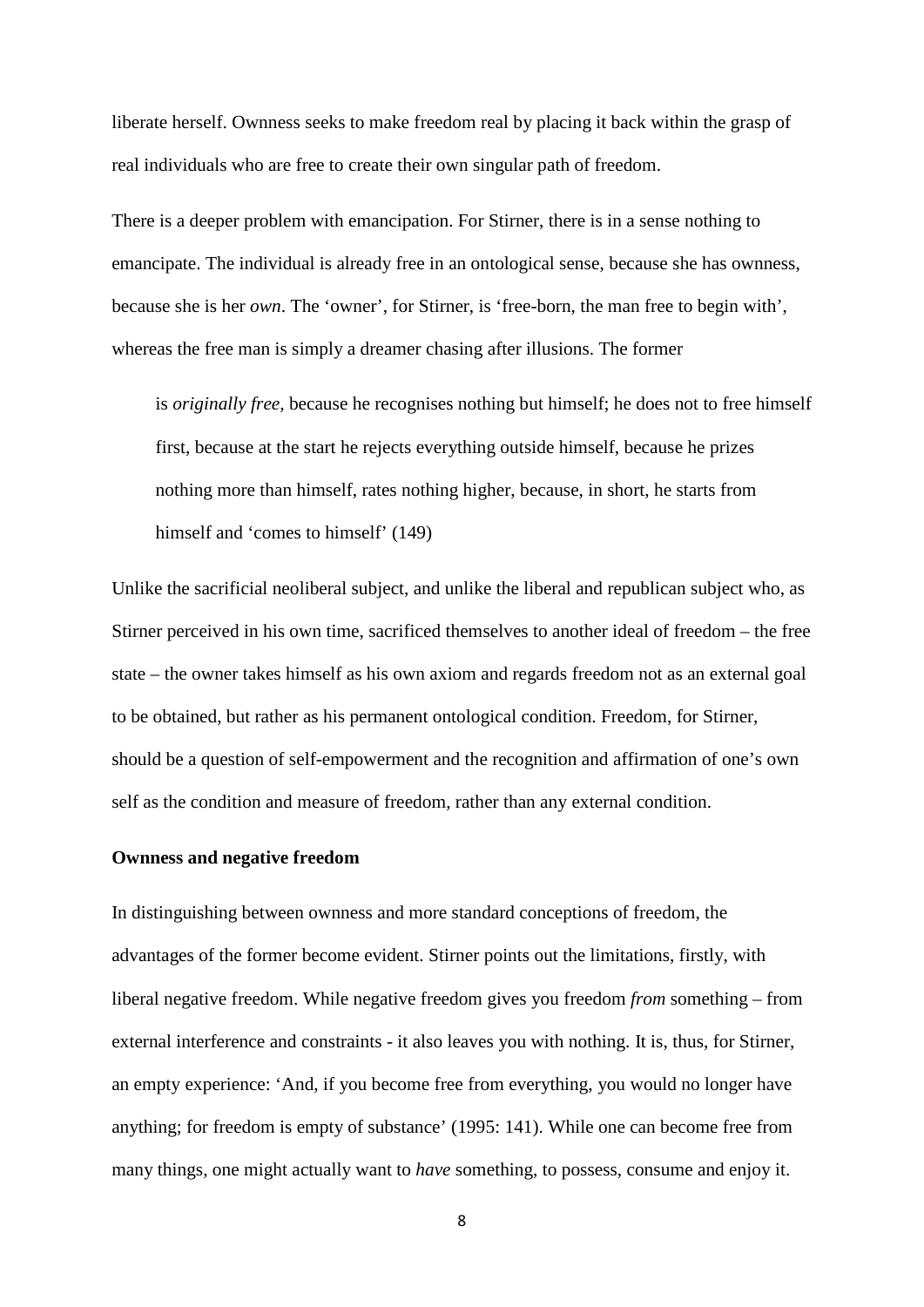The other problem with negative freedom is that it claims to be quantifiable, so that one always has more or less, depending on the extent to which one is or is not constrained or interfered with, or one's opportunities to act are or are not limited by the actions of others. The desire for freedom from constraint is thus always contradictory, for Stirner: some people want freedom from some things and not from others, and thus there is always a disagreement over how much freedom people should have or what kinds of things they should be free to do. Some want greater freedom of religion, but not necessarily freedom *from* religion; others want more political freedoms, by which they mean freedom from absolutism and arbitrariness, but not freedom from the state (144-145). However, for Stirner, this understanding of freedom cheapens and diminishes the concept, turning it into a partial, limited thing: 'Freedom you all want, for want freedom. Why do you haggle over a more or less? *Freedom* can only be the whole of freedom; a piece of freedom is not *freedom'* (1995: 144). Yet, if one were to pursue the whole of freedom – 'freedom from everything' - this would be like chasing after an illusion. So the notion of freedom ends up in a series of contradictions.

The question of 'more or less' (freedom) is central to liberal reasoning, according to negative libertarian Ian Carter, who argues for a concept of 'overall' freedom that has a non-specific value – freedom 'as such'<sup>[1](#page-30-0)</sup>: 'If freedom is "non-specifically valuable", then we attach value to our freedom not only because of the specific things it allows us to do, but also because of the mere fact of our having freedom.' (1999: 34) Moreover, for Carter, this non-specific value can be quantitatively measured through various metrics (see 269-287; see also Kramer 2003: 7) Yet, for Stirner, the claim that freedom can be objectively quantified does not make it any less of a spectre; it does nothing to place it more firmly within the grasp of individuals. The problem lies in the assumption that there is a universal standard of measurement that can be commonly agreed and recognised. For Stirner, this would be another instance in which an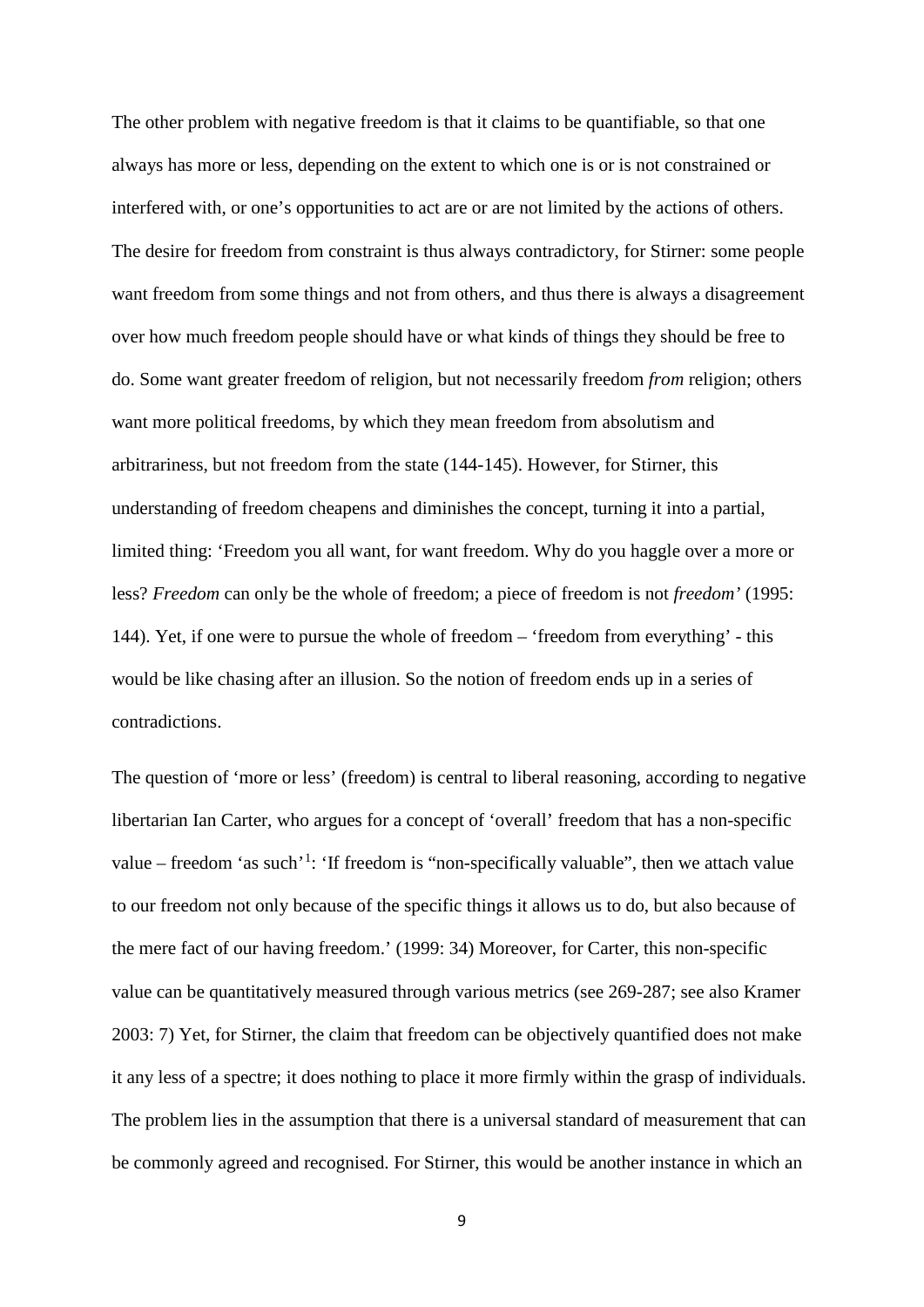abstraction is imposed upon individuals, whose experiences of freedom might be entirely different. The advantage of ownness, in contrast, is that it takes only the self and its interests into account; in this sense, it is a more tangible and concrete way of approaching freedom because it respects the absolute singularity of the individual as his own unique standard of freedom. Ownness is an experience of freedom that starts from the concrete actuality and singularity of the individual and his or her experience, capacity and power. While this no doubt makes freedom difficult to quantify as an overall concept, for Stirner, to assume that this is even possible is to turn freedom into an alienating abstraction.

We should be clear, however, that Stirner's differences with the analytical approach of the negative libertarians, does not mean that he would subscribe to the view of freedom as a normative condition either. [2](#page-30-1) Needless to say, Stirner questions the idea that freedom is a moral good (he does course does he say it is morally bad either). He avoids prescriptive statements about how much freedom one *should* have or what sorts of freedoms one *should* have; and he would eschew claims that one is only free insofar as one acts in a certain way or that 'legitimate' constraints are really no constraint at all. He does not qualitatively evaluate different types of freedoms. While Stirner would share the view of William Connolly that freedom is an 'essentially contested', as opposed to neutral, concept and therefore bound up with power, discourse and competing interests, he would at the same time remain sceptical of the claim that freedom should be conditioned by a normative *ideal* of autonomy (see Connolly 1993: 140-173). From the perspective of Stirner's nominalism, freedom has no independent value; it can only be determined by the self and its particular interests. Behind every demand for liberty there is not some universal idea, but rather only self-interest. Thus, if freedom always presupposes that which is good for oneself, rather than a social or moral ideal, the self can be the only real measure of freedom: 'Why will you not take courage to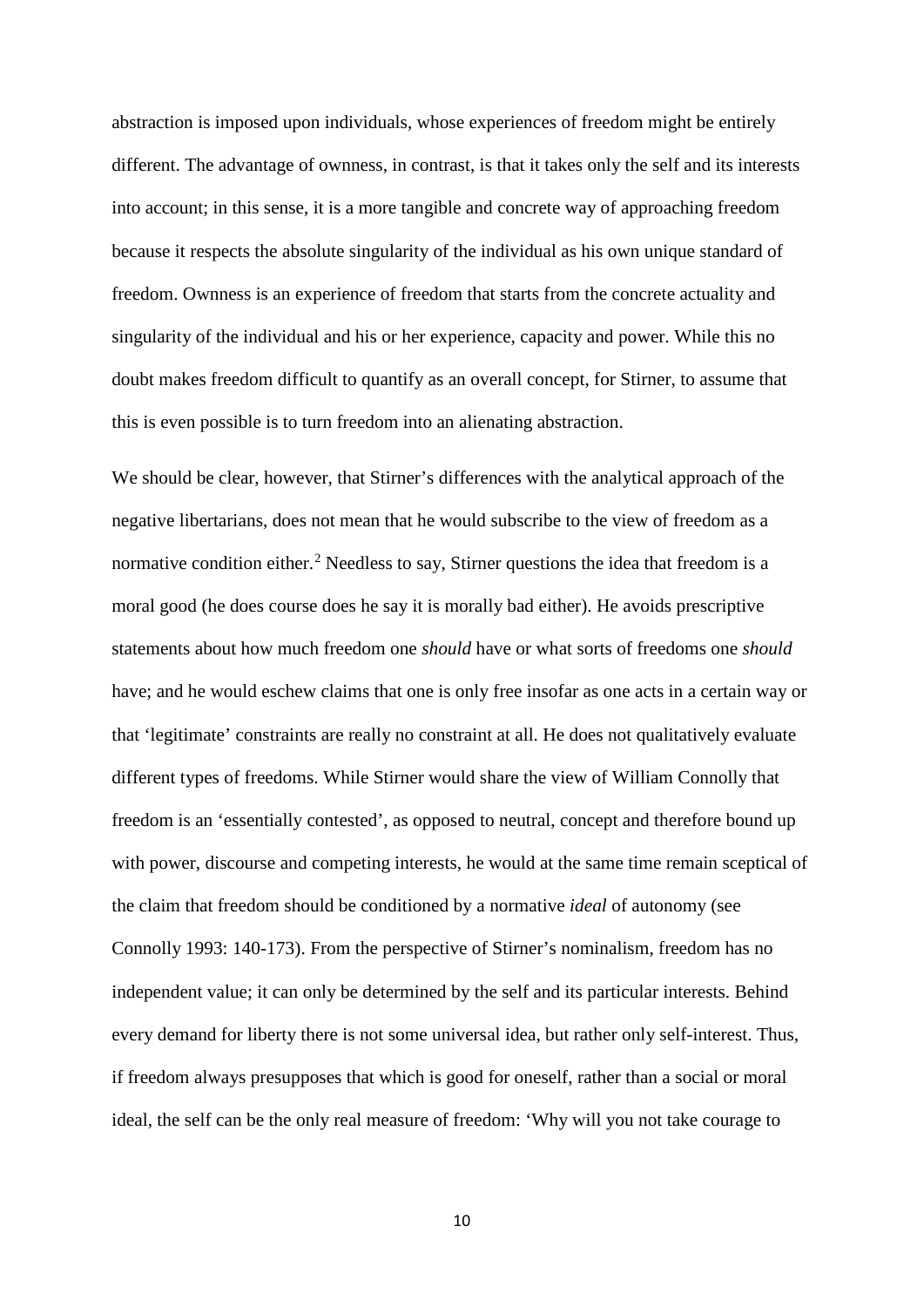make yourselves really the central point and the main thing altogether? Why grasp in the air at freedom, your dream?' (146)

For Stirner, then, it is better to have ownness:

What a difference between freedom and ownness! One can get rid of a great many things, not from everything… Ownness, on the contrary, is my whole being and existence, it is I myself. I am free from what I am *rid* of, owner of what I have in my *power* or what I *control*. My *own* I am at all times and under all circumstances, if I know how to have myself and do not throw myself away on others. (143)

Ownness is therefore a much more tangible and real form of freedom. It is more affirmative than negative freedom in the sense that it is an expression of the individual's own power and capacity. It is something that the individual has as part of her very existence, regardless of the external constraints one finds oneself under. By contrast, negative freedom insofar as it is dependent upon the degree to which one is constrained or interfered with, is ultimately limited and flimsy.

# **Ownness and republican freedom**

Ownness also differs substantially from the theory of freedom proposed as an alternative to liberal negative freedom – the republican theory of freedom as non-domination (see Laborde 2008; Bellamy 2011). Leaving aside the claims of Carter (237-245) and Kramer (2008: 31- 57) that the republican concept of non-domination of freedom adds little to theory of negative freedom, thinkers such as Quentin Skinner and Phillip Pettit have argued that the republican or neo-Roman tradition of political thought isolated a specific understanding of liberty that went beyond the liberal idea of freedom from constraints and interference and referred to a more general notion of *security* of freedom, or what Pettit refers to as 'resilient noninterference' (Pettit 1997: 24). The chief problem for the proponent of negative liberty is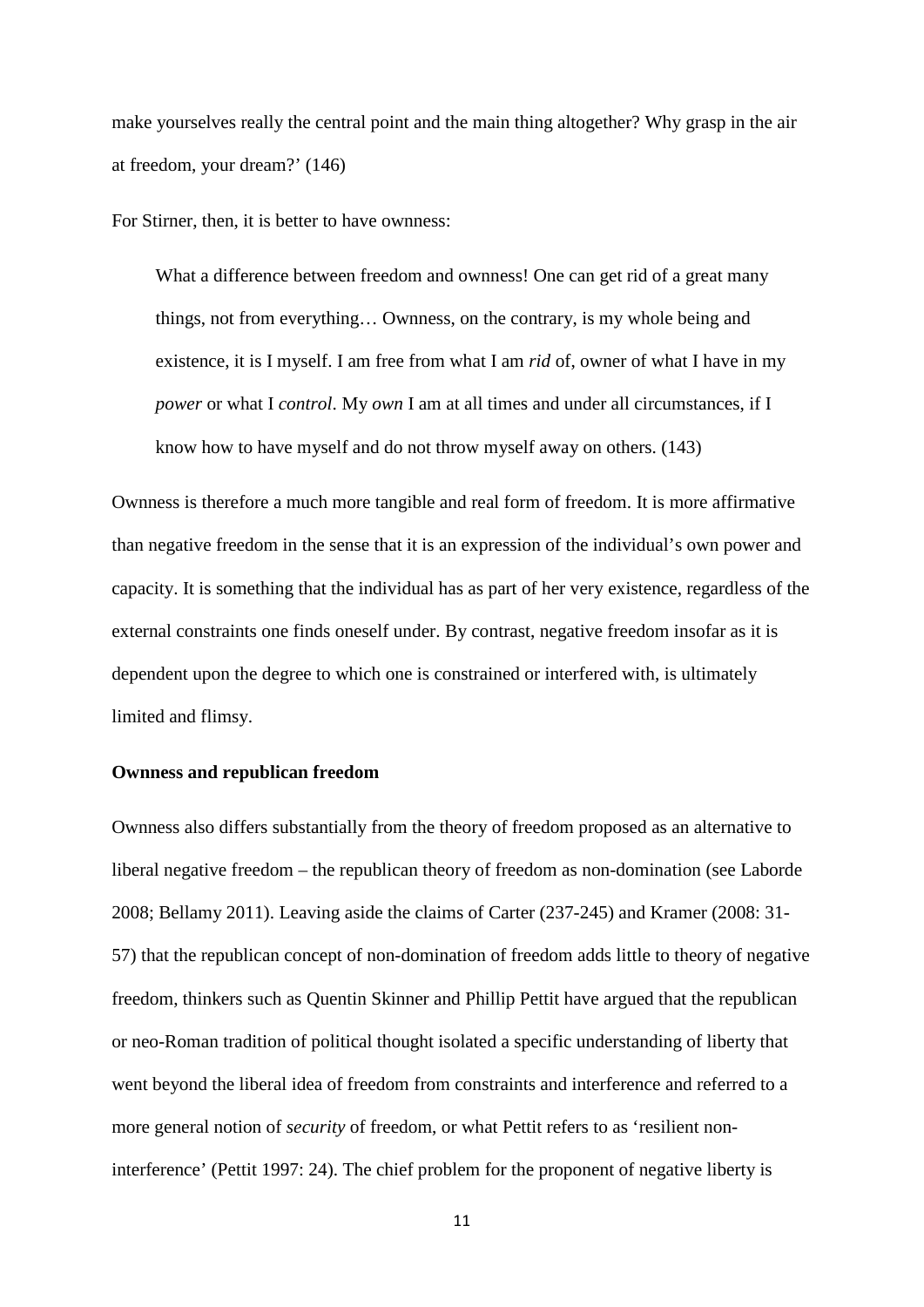interference as such, whereas the chief problem for the proponent of republican liberty is *arbitrary* interference. In other words, for the republican, what limits the liberty of an individual is not that she is interfered with by another; there might be many forms interference which are either to the benefit of the individual, or which are sanctioned by a stable and democratically agreed system of laws. Rather, what does unduly limit the freedom is living under an arbitrary relationship of power in which the threat of interference and constraint, while not always, or ever, actualised, is nevertheless always hanging over her head. This is what counts as domination for the republican.

This problem is vividly illustrated by the example of the slave who lives under the control of a master who does not constrain or unduly interfere with the slave's day to day activities, whether out of benevolence or inattentiveness. For the proponent of negative freedom, the slave – insofar as he is not being directly interfered with – is, strictly speaking, free; whereas for the advocate of republican freedom, the slave is unfree because he lives under an unequal and arbitrary form of power that renders him vulnerable to the whims of his master. The slave never knows when his master might, for whatever reason, start to interfere with and constrain him, and there are no guarantees that he will not do so. The slave enjoys no security of liberty. Rather than look another individual in the eye as a free and equal man, the slave has to use various strategies of cunning, deception and flattery to appease his master, to keep him from exerting his arbitrary rule over him. Thus, for Pettit, then, 'Domination, as I understand it here, is exemplified by the relationship of master to slave or master to servant. Such a relationship means, at the limit, that the dominating party can interfere on an arbitrary basis with the choices of the dominated.' (1997: 22) Similarly, for Skinner, in his historical reconstruction of the neo-Roman tradition, freedom for the republican means living in a free state, a state governed by a stable system of laws which are clearly understood and consented to; whereas 'if you live under any form of government that allows for the exercise of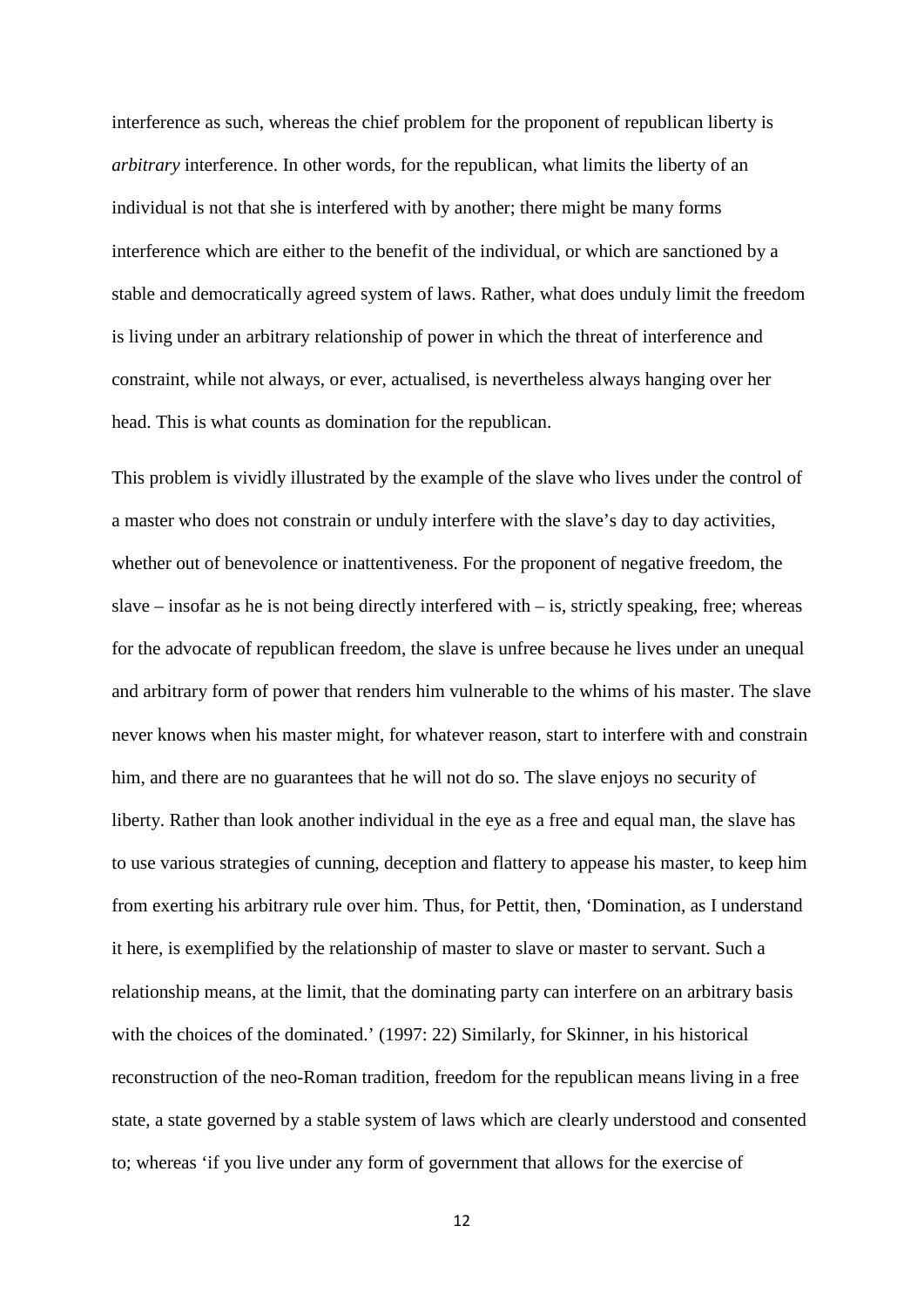prerogative or discretionary powers outside the law, you will already be living as a slave.' (Skinner 1998: 70) So, there is an important difference, for republicans, between interference and domination. One can be dominated in non-interfering ways, as the above example suggests; and one can be interfered with in non-dominating ways. One can have, as Pettit puts it, a non-interfering master, just as one can have a non-mastering interferer (1997: 23).

There are, however, two key problems with this republican theory of liberty, which Stirner's theory of ownness highlights. The first concerns the way that this notion of non-domination would seem to countenance, even endorse, many forms of interference and constraint on individuals' actions, provided that these were non-arbitrary and 'tracked their interests', as Pettit would say. For Pettit, republican freedom 'is consistent, unlike freedom as noninterference, with a high level of non-arbitrary interference of the sort that a suitable system of law might impose' (1997: 84). Of course, we can point to many examples of state intervention, for instance, that are non-dominating and which would seem to reflect the interests those being interfered with – which may indeed improve their situation and enhance their independence: the provision of welfare to the poor; the protection of vulnerable people and minorities from abuse and discrimination; laws against domestic violence; labour laws that prevent excessive exploitation and enable collective bargaining, and so on. Indeed, Pettit sees republican theory as protecting people, particularly workers, from corporate domination and excessive exploitation (140-143) and even defending the democratic space against the undue influence of the economic powerful (194). Notwithstanding some of the social protections potentially afforded by a republican state,  $3<sup>3</sup>$  $3<sup>3</sup>$  I see this as insufficient to cope with the problem of neoliberal subjectification, which, as Foucault has shown, involves an infinitesimal government of the individual in the name of freedom. Foucault has taught us to be aware of the unequal power relations, the seemingly benign forms of disciplinary and biopolitical domination – the whole panoply of interventions by social workers, psychiatrists,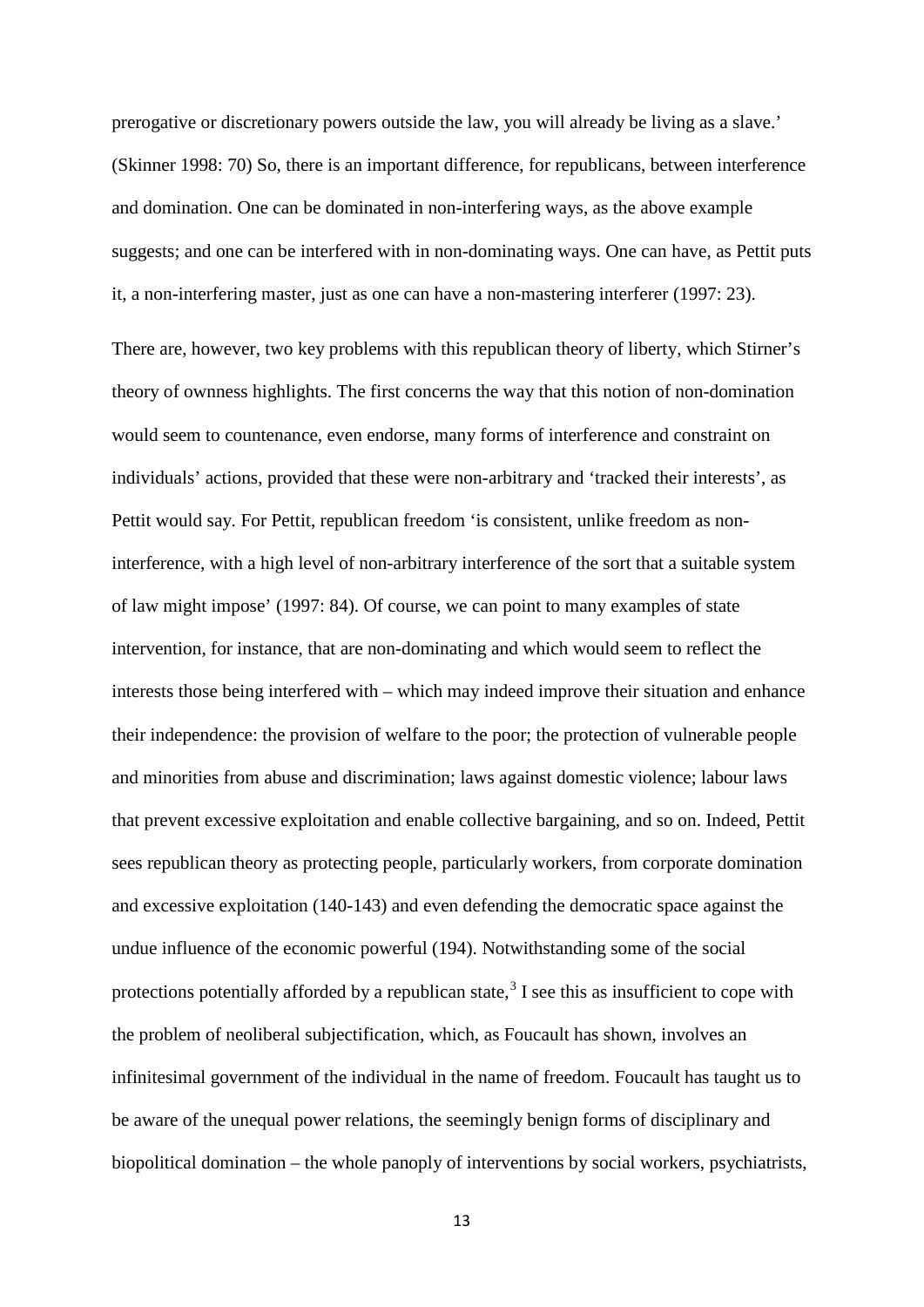doctors and teachers - behind the calm veneer of a liberal society. Republican theory would also allow more directly coercive forms of intervention, provided, of course, that this was non-arbitrary and regulated by sufficient constitutional arrangements. For the republican, the decisive factor here between domination and legitimate interference is non-arbitrariness rather than the extent or degree of coerciveness of the interference itself. Non-arbitrariness and constitutional legality would thus seem to authorise potentially a whole range of coercive and punitive measures on the part of the state. The problem relates in part to the vagueness of the notion of 'tracking interests', which Pettit uses to rationalise what he sees as nondominating interference: this would seem to refer not, or not entirely, to the interests of the individual affected – for it would be ludicrous to say, for instance, that the punishment inflicted upon a person by the state was at the same time reflecting her interests – but rather to some general or common interest that the individual is said to share, even if this might at times conflict with her own personal interest. The person who is punished by the law might not appreciate his or her punishment, but she still has an interest in living under the rule of law, rather than under arbitrary authority. However, there is a danger in proclaiming a general interest that transcends those of individuals. For Stirner, any notion of a higher community ideal or interest ends up sacrificing the interests of real individuals. So my point is that while republicanism has revealed the problem of domination, particularly the anticipatory behaviours it induces in individuals, in its fixation on preventing the exercise of arbitrary power through the rule of law, it has left it itself largely blind to, or at least insufficiently concerned with, the dominating effects of non-arbitrary power.

This point is reflected in Stirner's critique of his contemporary, Bruno Bauer, whose revolutionary republicanism and Hegelianism Stirner's notion of ownness specifically contested (see De Ridder 2008: 285-29). Bauer sought a kind of new universal form of politics and society that would guarantee individual rights and political equality, while at the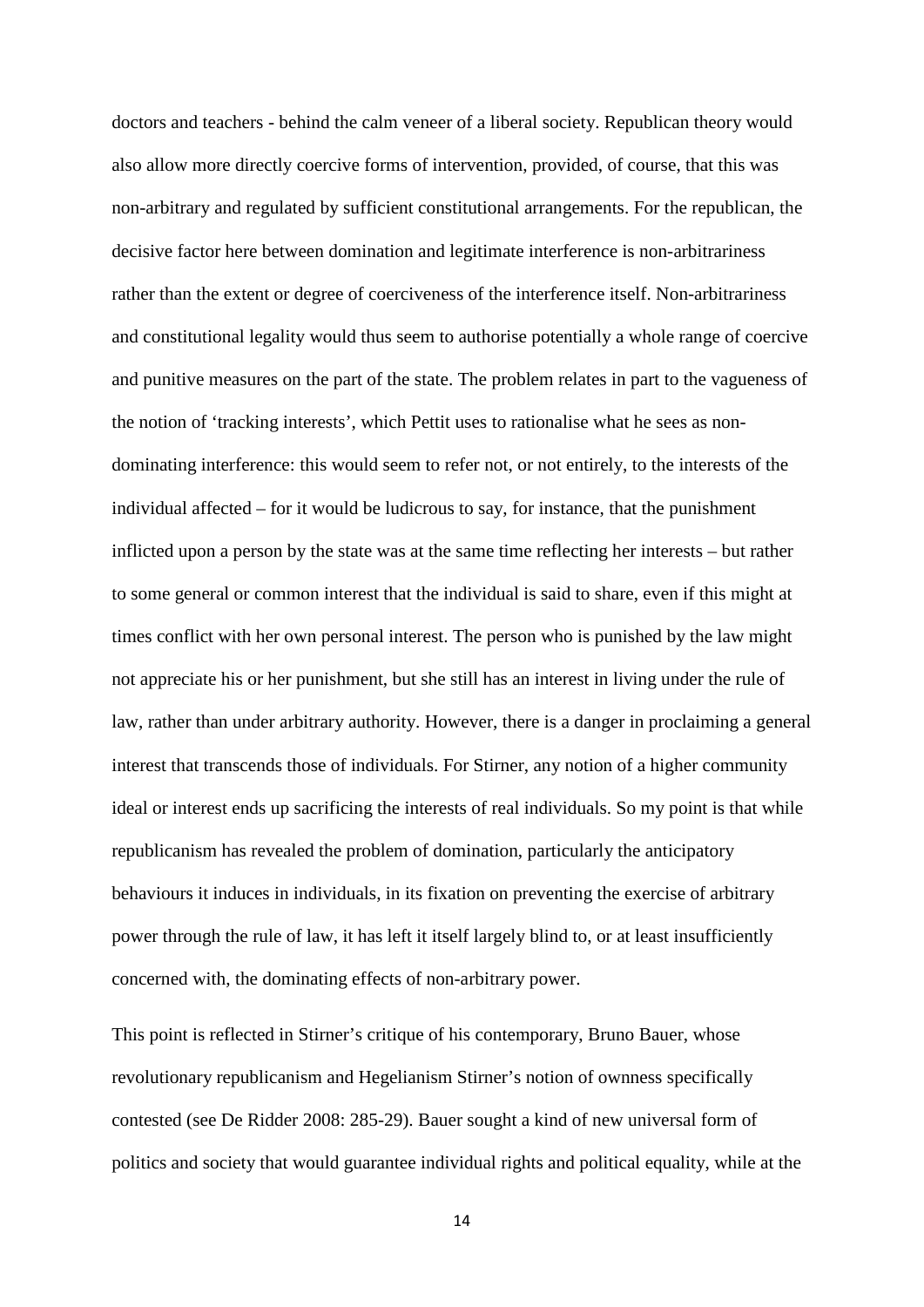same time resisting the particularism and egoism associated with economic liberalism and the old order (see Moggach 2003). From Stirner's side, however, the revolutionary universalism of Bauer promised the emancipation of Man as an abstract ideal, while at the same time subordinating the concrete individual to external institutions like the constitutional state and its laws. Thus, the republican revolt against 'arbitrariness' and dependency on the will of another leads to another kind of domination – that of the law itself: 'For one is rid of *orders* indeed, and "no one has any business to give us orders", but one has become so much the more submissive to the - *law*. One is enthralled now in due legal form.' (Stirner 1995: 98) The republican state claims that it is protecting the individual from the type of arbitrary and absolutist power of the old regime by establishing a constitutional system that guarantees rights and freedoms. However, in freeing the individual from this arbitrary form of authority, it simply enslaves the individual to the state and its laws: 'Republicans in their broad freedom, do they not becomes servants of the law?' (142) Rather than the state guaranteeing non-domination by ruling out arbitrariness, it simply sets itself up as our new master.

#### **The ownness of the slave**

This brings us to the second, more fundamental, problem with republicanism. Similarly to negative freedom, the republican conception also ends up disempowering the individual by sacrificing his freedom to an abstract ideal determined entirely by external factors. In considering the problem of domination, Stirner reflects on the master/slave relationship, which, for republicans, was the very epitome of unfreedom. Stirner seeks to show, by contrast, that while the slave may not have much freedom, he nevertheless has ownness, the one thing his master cannot take away from him:

To be free is something that I cannot truly *will*, because I cannot make it, cannot create it: I can only wish it and - aspire toward it, for it remains an ideal, a spook. The fetters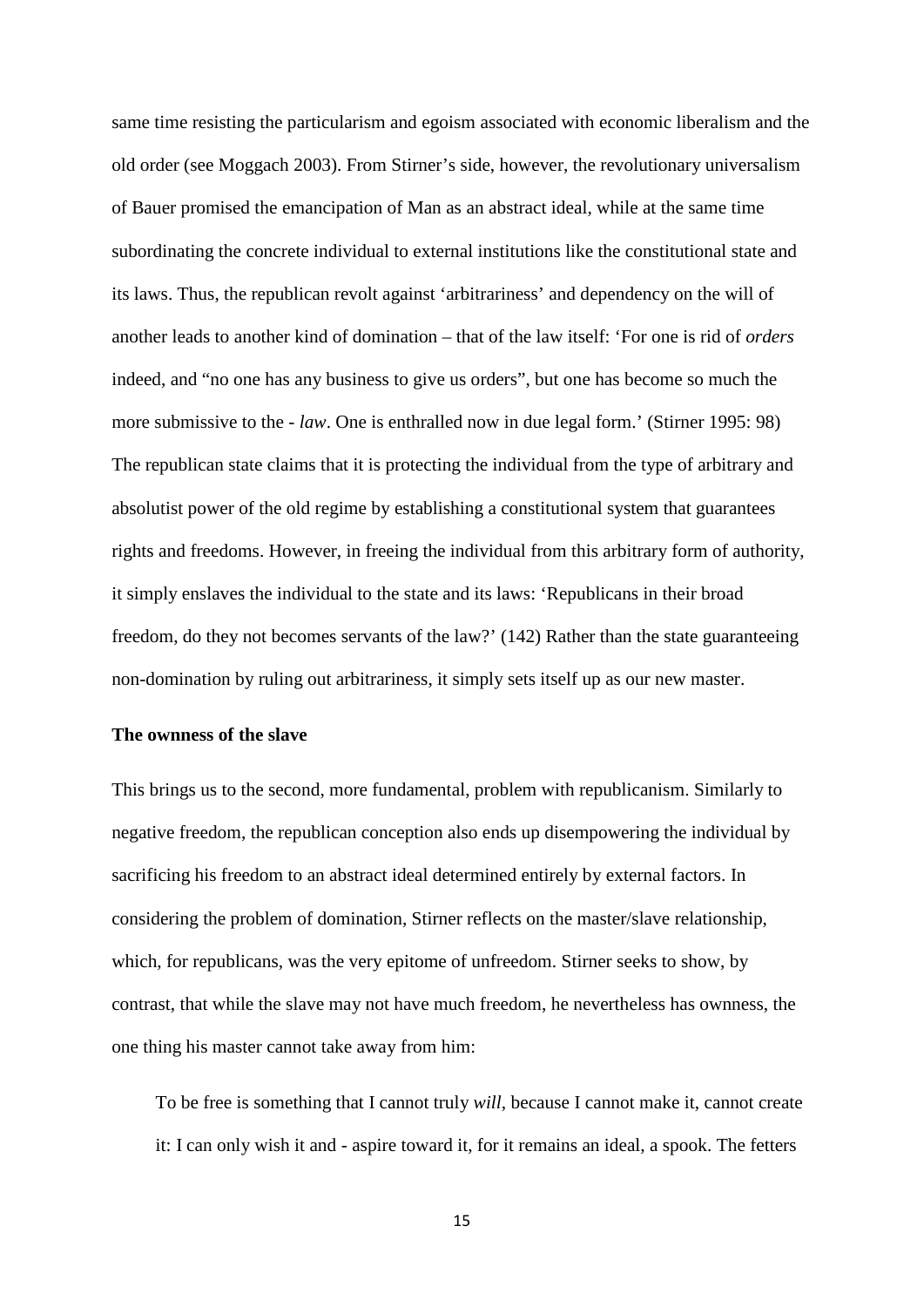of reality cut the sharpest welts in my flesh every moment. But my *own* I remain. Given up as serf to a master, I think only of myself and my advantage; his blows strike me indeed, I am not *free* from them; but I endure them only for *my benefit,* perhaps in order to deceive him and make him secure by the semblance of patience, or, again, not to draw worse upon myself by obstinate resistance. But, as I keep my eye on myself and my selfishness, I take by the forelock the first good opportunity to trample the slaveholder into the dust. (143)

The situation Stirner describes is one in which the subject has very little or no freedom, on either the republican and negative accounts.<sup>[4](#page-30-3)</sup> The individual slave is both physically interfered with, as well as living under an entirely arbitrary form of mastery that – whether he was or was not directly interfered with – would nevertheless render him unfree (at least according to republican theory). To simply evaluate the slave's situation using the terminology of freedom would only confirm his lack of it and would not get him very far. Yet, according to Stirner, the slave, while he may not have freedom, still has ownness or a sense of himself and his interests – and it is this that serves as the basis for his act of selfliberation. There is, in other words, something that *precedes* freedom, something more elemental, which affirms the self even in the absence of freedom and in the most oppressive of circumstances, and which acts as the spark that ignites the act of resistance. Egoism or ownness – the two terms are closely associated, at times virtually interchangeable for Stirner – is ontologically primary here; it precedes freedom: 'That I then become *free* from him and his whip is only the consequence of my antecedent egoism.' (143) In other words, one had to have a sense of oneself – a sense of self-possession - before one could liberate oneself from a relationship of domination. The point here is that freedom simply cannot explain this act of liberation, as the slave had no freedom. Something else had to come before it, and this is the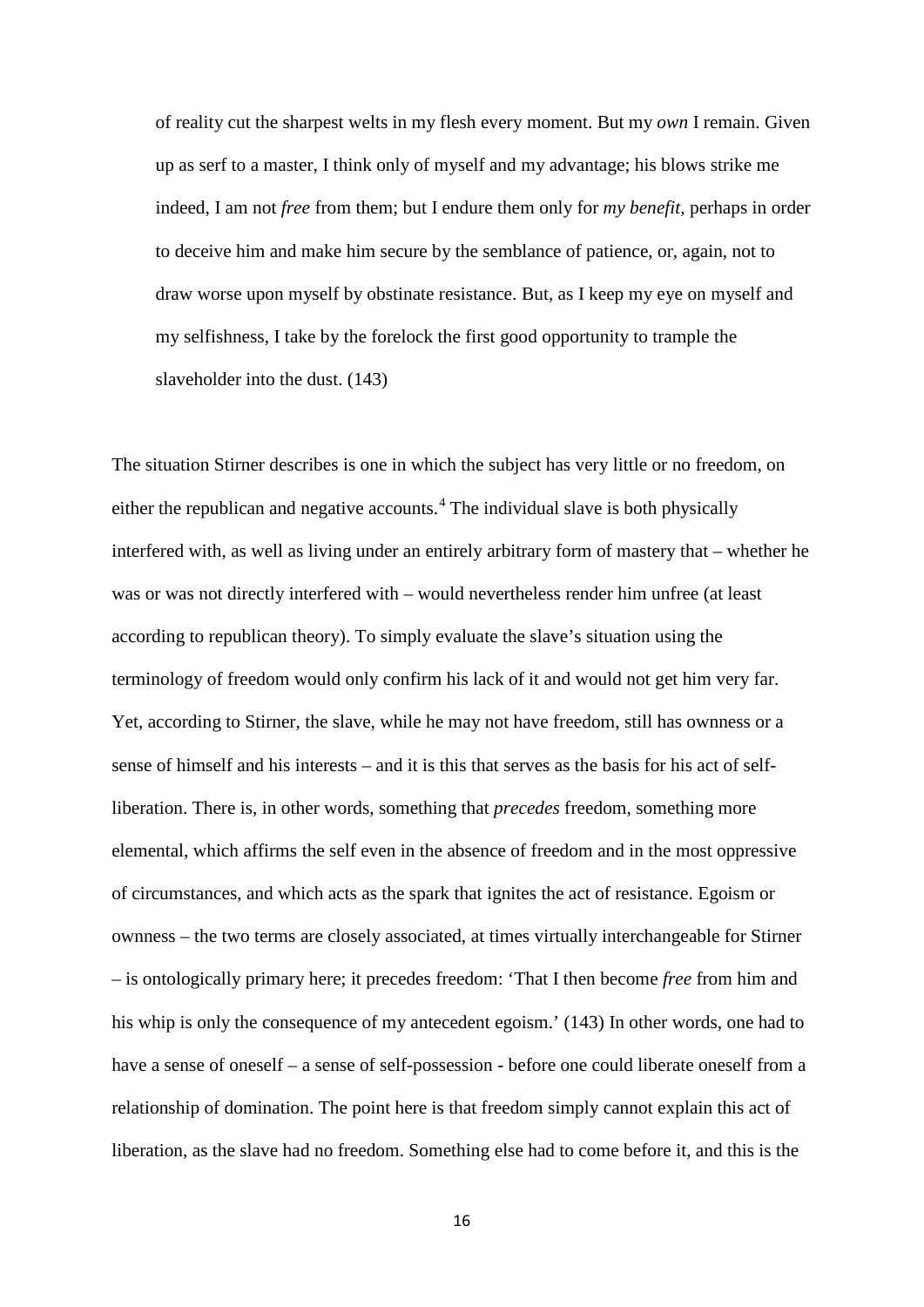slave's ownness, which served as the very limit of power and the point of resistance to it. As it is deployed here, ownness is more empowering than freedom and it points to something beyond both the liberal negative and republican accounts of the concept.

Perhaps we can speak of a certain *positive* liberty here, a kind of internal freedom? However, Stirner makes it clear that this does adequately account for ownness: 'Here one perhaps says I was "free" even in the condition of slavery – namely "intrinsically" or "inwardly". But "intrinsically free" is not "really free", and "inwardly" is not "outwardly" (143). I will return to the question of ownness and positive freedom later, as there are other surface similarities that need to be explored. However, it is clear at this point that, for Stirner, ownness is something rather different to freedom – at least, it does not fit into any of the accepted categories of freedom. It refers to an egoistic sense of self or self-ownership that, as I have argued, precedes all instances of freedom and acts as their catalyst. As John Welsh (2010: 85) puts it: 'Ownness is a revelation of what the person really is. It refers to what the person really values and enjoys, and what he or she is willing to sacrifice.' So while the slave in the situation Stirner describes is not free – at least on any of the normal registers of the concept – he is his own 'inwardly and outwardly.' As Stirner says: 'Under the dominion of a cruel master *my* body is not 'free' from torments and lashes; but it is *my* bones that moan under torture, *my* fibres that quiver under the blows, and *I* moan because *my* body moans.' (143)

### **Ownness and resistance**

It might be useful to think of this elemental sense of self that ontologically precedes freedom, in terms of Foucault's highly suggestive notion of 'plebs'. Foucault refers to a certain 'plebian quality' that exists as the limit of power relations and serves as the ontological ground for resistance: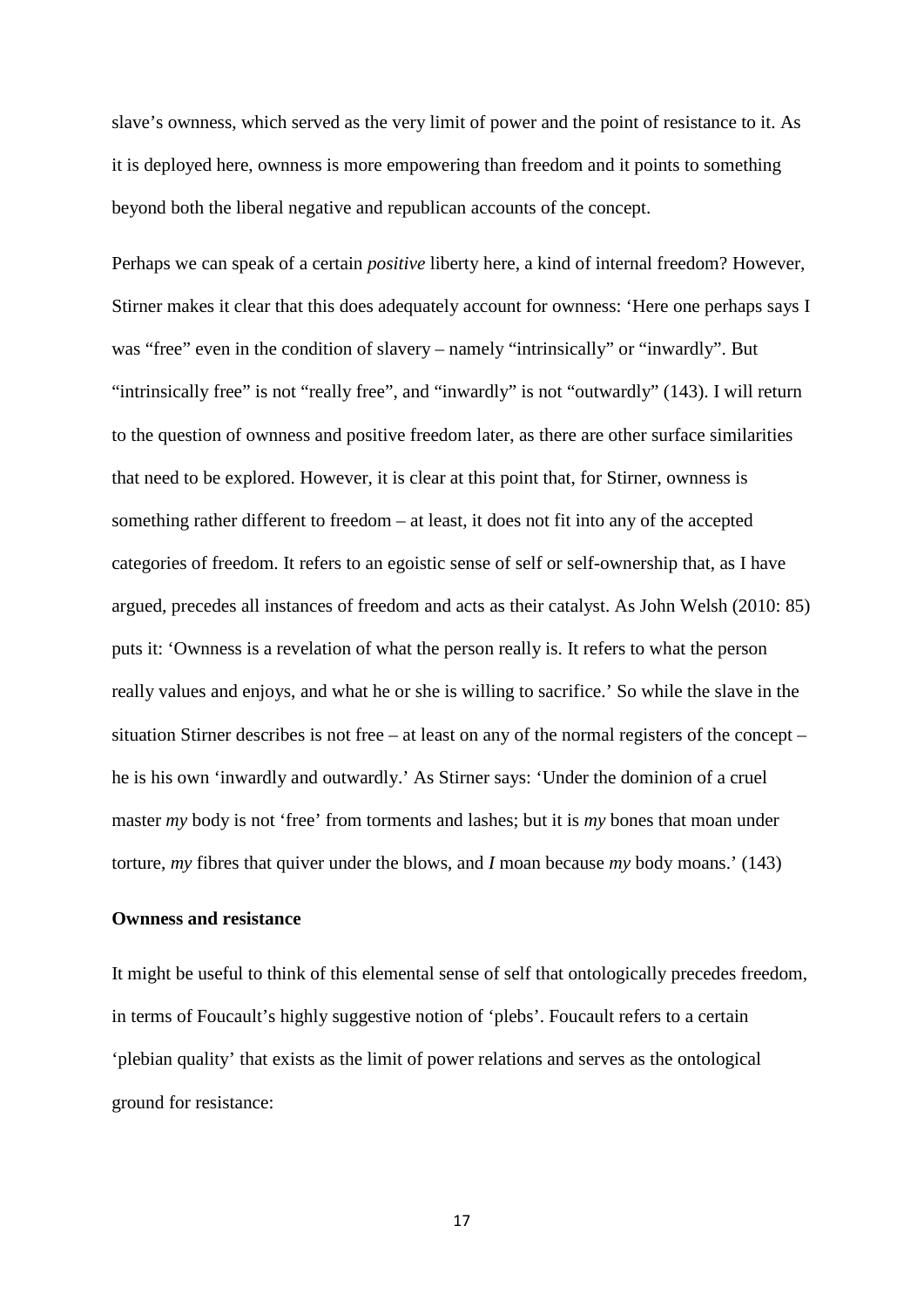But there is always something in the social body, in classes, groups and individuals themselves which in some sense escapes relations of power, something which is by no means a more or less docile or reactive primal matter, but rather a centrifugal movement, an inverse energy, a dis-charge. (1980: 134-145)

This points once again to the idea, expressed in the concept of ownness, of freedom as the ontological ground on which the subject acts, rather than as a kind of quantifiable substance strictly determined by the degree of constraint one faces. The advantage of thinking about freedom in this way is that it is more empowering to the individual; it shows that resistance is possible even in situations in which freedom is seemingly very limited. It does not neglect or 'wish away' the existence of external material constraints in some idealist sense, as Marx and Engels accused Stirner of doing in their famous critique of 'Saint Max' in *The German Ideology* (see 1932). Rather, it points to what can perhaps be seen as a dimension of selfabnegation or 'voluntary servitude' at the base of all power relations, the flip-side of which is a reclamation of the self, whereupon power relations are radically overturned. So, for Stirner, domination is as much a state of mind as a real, material condition, and it is our recognition of our own status as slaves, or in Hegelian terms as servants, that makes the State's domination over us possible: 'The state is not thinkable without lordship [*Herrschaft*] and servitude [*Knechtshaft*] (subjection)… He who, to hold his own, must count on the absence of will in others is a thing made by these others, as the master is a thing made by the servant. If submissiveness ceased, it would be all over with lordship.' (174-5)

We should think of ownness, then, in terms of an ethical work conducted on ourselves, so that the self may be affirmed over the external constraints and power relations that appear to hem it in. This is further made clear in Stirner's concept of the 'insurrection' or 'uprising' [*Empörung*], a form of radical action which is nevertheless distinct from revolution. While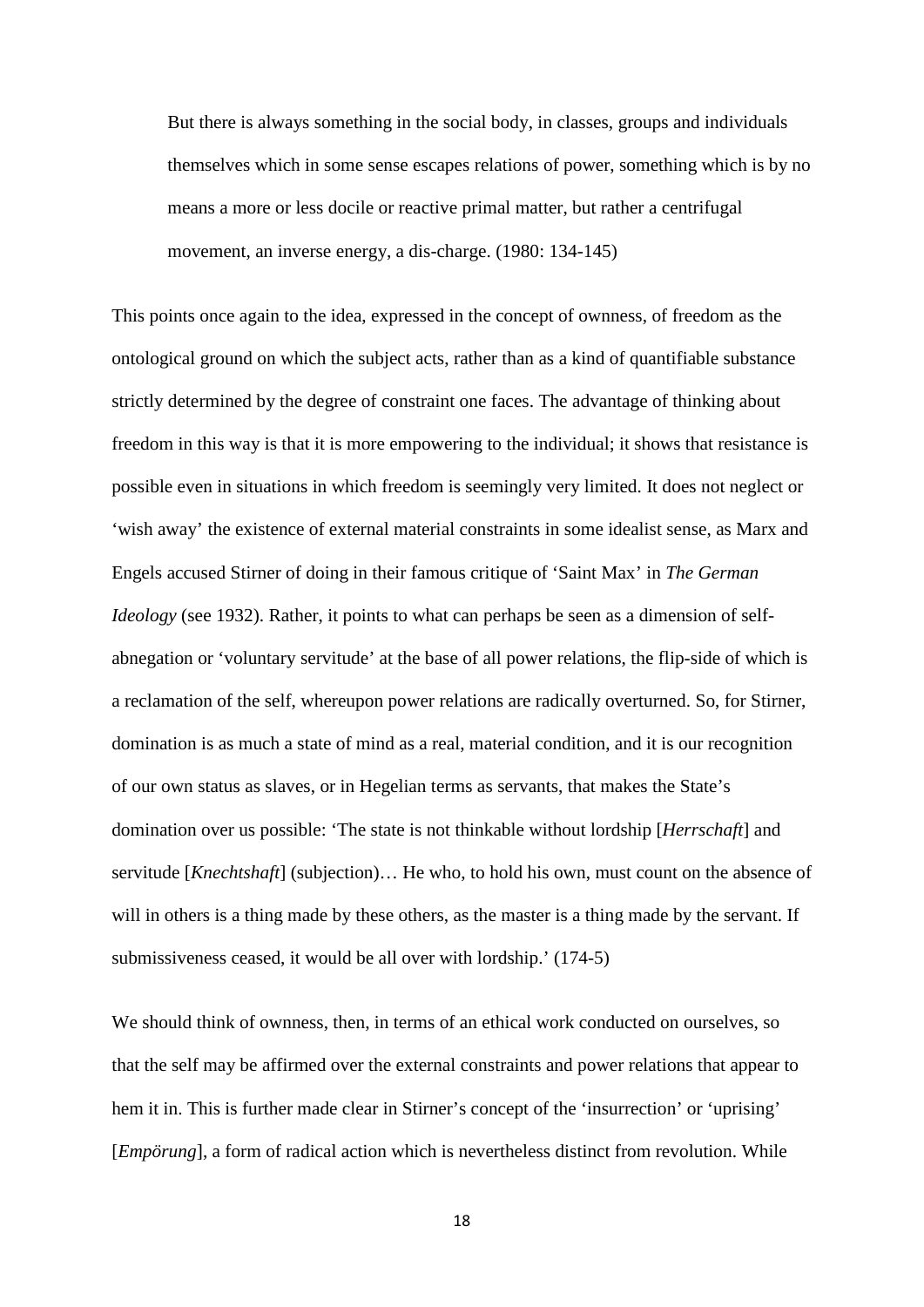revolutions, in their social and political goal of freedom, seek to transform external conditions, the insurrection 'is not a fight against the established, since, if it prospers, the established collapses of itself; it is only a working forth of me out of the established.' (1995: 279-80). I will return to this point later when I consider ownness in relation to self-mastery and self-possession.

## **Stirner and anarcho-republicanism**

To what extent can Stirner's theory of freedom as ownness – given that it does not fit with either liberal negative freedom or republicanism – be seen as anarchistic?<sup>[5](#page-30-4)</sup> Of course, anarchists share many of Stirner's criticisms of republicanism. According to the anarchist Mikhail Bakunin, political republicanism, a 'republic of citizens', is a religion of the state and it views liberty as only being possible within a state: 'Liberty, to a political republican, is an empty word, it is the liberty of a willing slave, a devoted victim of the State.' (1971: 118-119) What was particularly problematic about the republican emphasis on non-domination is its reliance on law. Republicans make a fetish of the idea of the rule of law. As we have seen, a stable, transparent, regular legal system becomes the guarantee of non-arbitrariness and therefore of non-domination. Pettit says: 'The parliament and the police officer, then, the judge or the prison warder, may practice non-dominating interference, provided… that a suitably constraining, constitutional arrangement works effectively.' (1997: 65) However, for anarchists, the rule of law brings with it its own domination; it violates the autonomy of the individual, interfering, as William Godwin put it, with one's right to private judgement: "'I have deeply reflected', suppose, 'upon the nature of virtue, and am convinced that a certain proceeding is incumbent upon me. But the hangman, supported by an act of parliament, assures me I am mistaken.'" (1985: 689) Stirner, too, recognised the essential incompatibility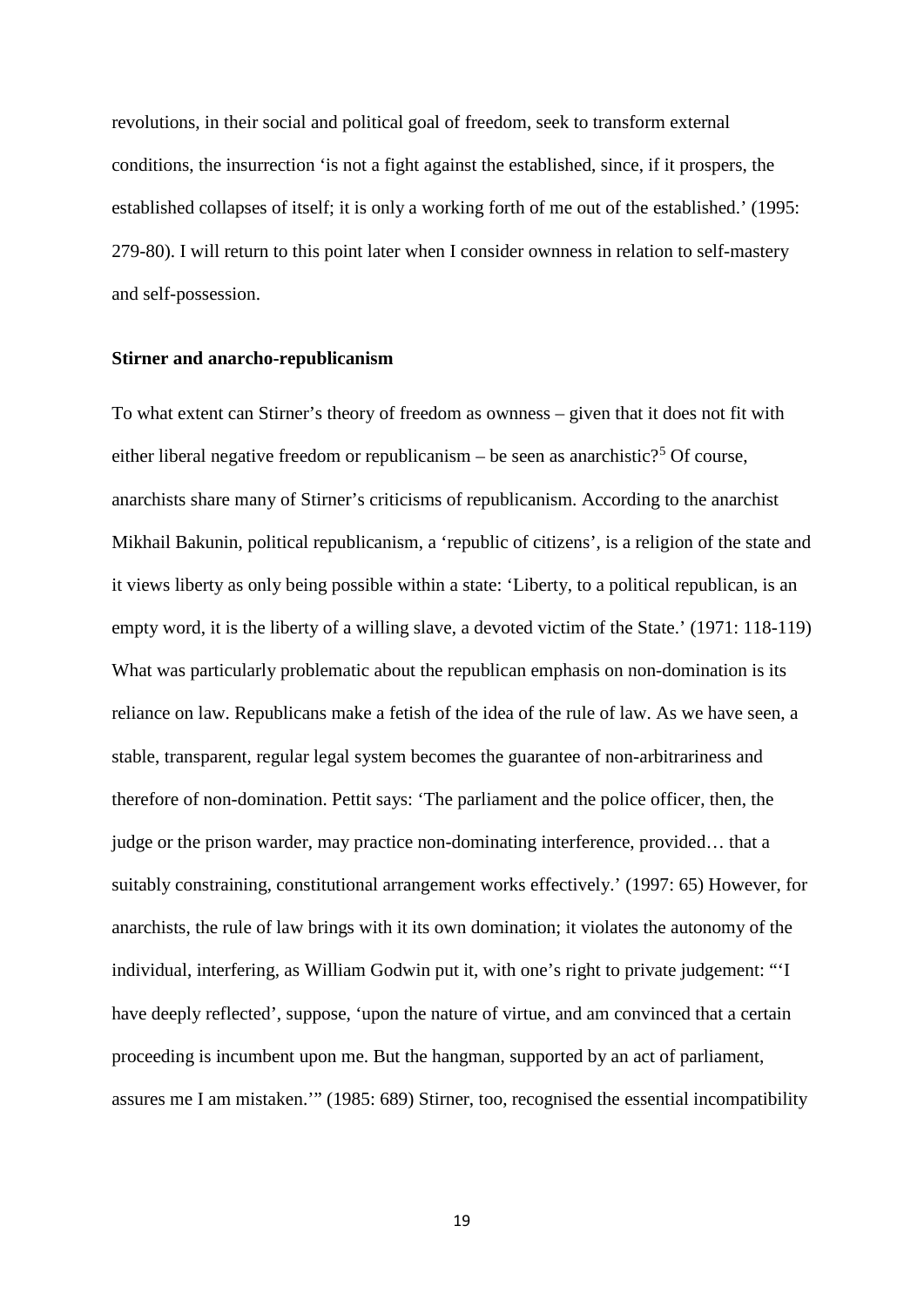between law and individual freedom, arguing that there was indeed no real difference between law and arbitrary decree when it came to its effects upon the individual:

People are at pains to distinguish *law* from arbitrary *orders* [*Befehl*], from an ordinance: the former comes from a duly entitled authority. But a law over human action (ethical law, state law, etc.) is always a *declaration of will*, and so an order. (1995: 174)

When it comes to the individual who is in conflict with the law, the question of the law's legitimacy and non-arbitrariness is irrelevant: all she sees is a command that is contrary to her own will, a command that is backed up with coercive force.<sup>[6](#page-30-5)</sup> So, for anarchists, republicans pay insufficient attention to the domination involved in what they regard as non-dominating interference. What anarchists want is both non-domination *and* non-interference, or at least as little interference – especially coercive interference – as possible.

These criticisms notwithstanding, there are elements of the republican theory of nondomination that are appealing to some anarchists. Ruth Kinna and Alex Prichard seek to radicalise elements of republican theory and propose what they call a 'constitutionalism of non-domination', in opposition to alternative currents in anarchism that emphasise selfempowerment and wilfulness as a solution to the problem of domination.[7](#page-30-6) Rather than look to the self and its own capacities for freedom as a means of transforming social relationships, Kinna and Prichard propose a normative framework of non-domination by which to judge whether or the extent to which certain relations of power are arbitrary. Republican nondomination provides, they argue, 'a negative constitutional principle supportive of anarchist and other horizontal autonomous communities and groups' (2012).

The problem with this proposal for anarchist constitutionalism, however, is that it once again makes freedom dependent on set of normative conditions and ultimately on an idealised community – one of horizontalism, reciprocity and transparent structures of power. There is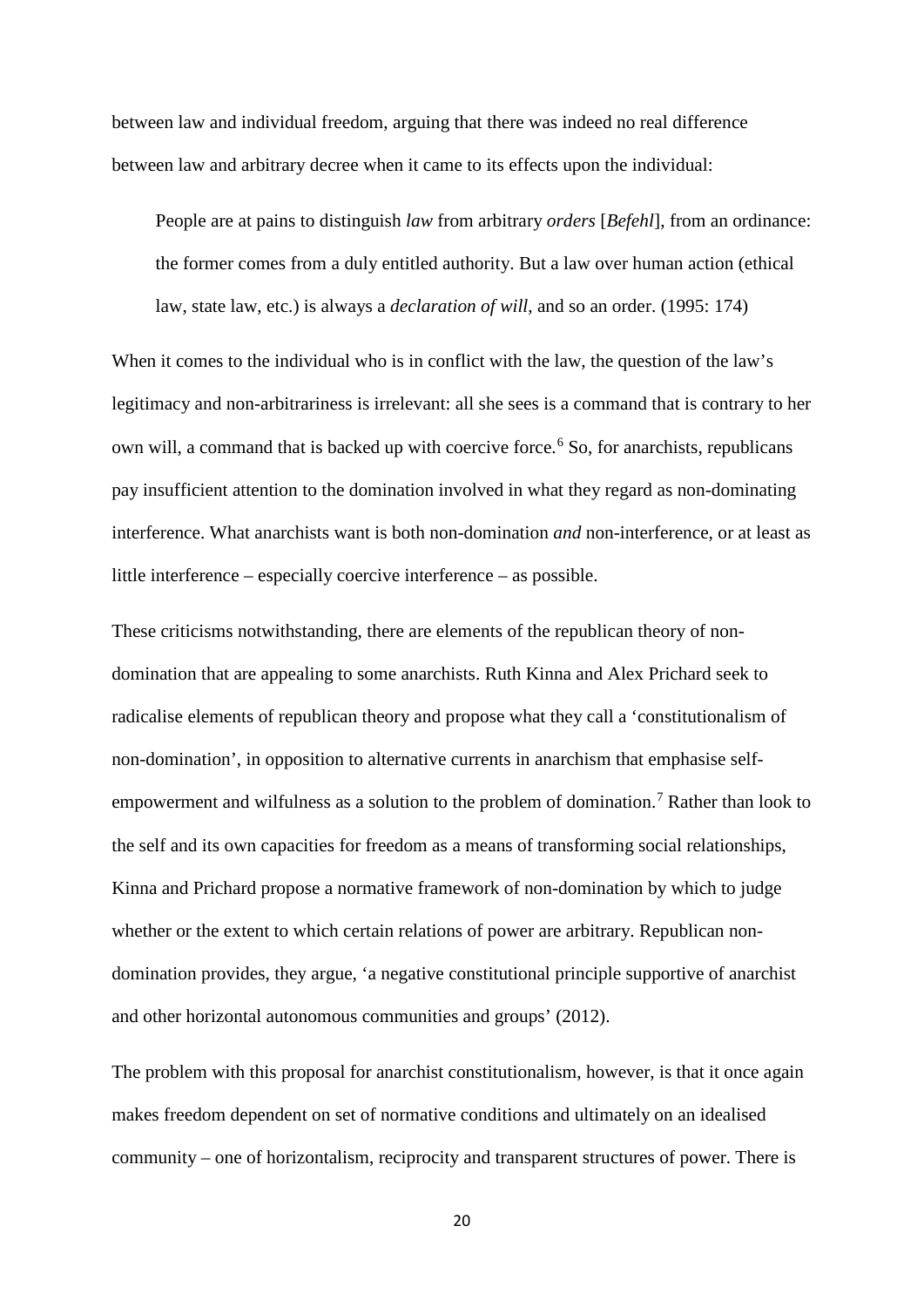nothing wrong with this vision per se, but my concern here is to develop – drawing on Stirner's theory of ownness – an alternative understanding of freedom grounded in the ontological power of the individual and is not dependent on external social or political conditions. Indeed, Stirner would see any such attempt to ground freedom in a project of republican or anarcho-republican constitutionalism as prescriptive, and as something that therefore takes freedom out of the hands of individuals and places it within an abstract figure of the social. While Stirner is against the state and its laws, he is also suspicious of all other forms of community and society, even those based on anarchist principles, as excessively prescriptive and disempowering for the individual.[8](#page-30-7)

## **Property and self-ownership**

One of the other key criticisms anarchists have of the republican theory of liberty is its insufficient concern with the domination involved in the concept of property (see Kinna and Prichard 2012). Of course, in earlier republican traditions, the problem of slavery was intrinsically linked with the concept property: not only the fact that one person could own another as his property, but that freedom itself, in opposition to slavery, was defined by the ability to own property. Kinna and Prichard point to the close association between notions of dominion and property, showing that property relation, under modern capitalism, simply enshrined a new form of wage-slavery. In doing so, they draw on Proudhon's excoriating attack on the concept of property: not only did property violate justice, equality and the social principle, it was, for Proudhon, a fraud, a fiction and an impossibility (see 1993). After showing that there was no legitimate basis to property, that it can be justified neither on the basis of natural right nor the right of first occupancy, nor any kind of universal consent, Proudhon demonstrates that property – in extracting profit through rent – is entirely unproductive and exists only in a parasitical and extortive relationship to labour. Property is a kind of alchemy which produces wealth for the proprietor without the need to labour, creating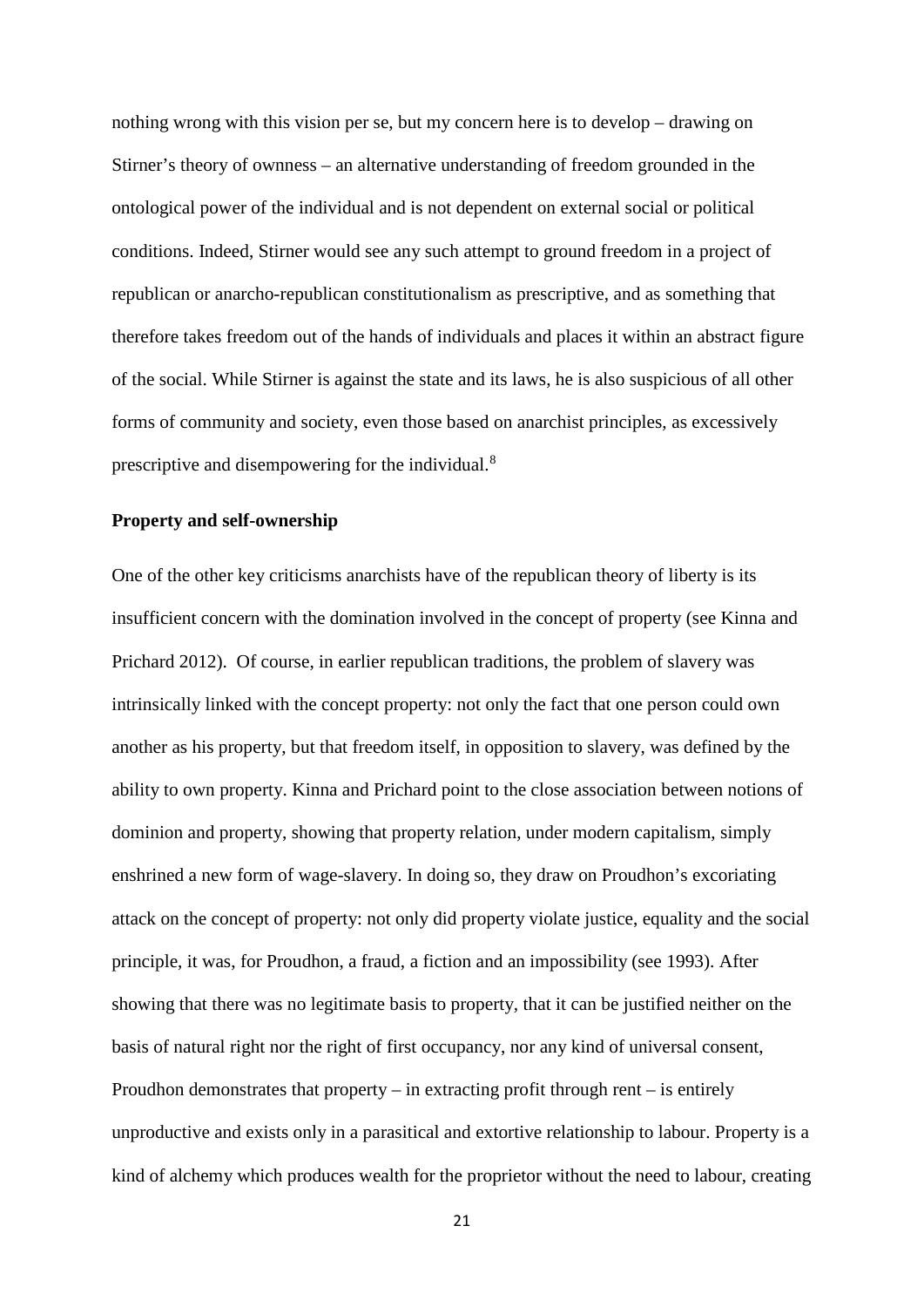something from nothing, but in doing so, going against any principle of economic justice whereby products can only be bought by other products (1993: 168). Property leads not only to economic despotism, but also to political despotism (211). This critique could be summed up in Proudhon's famous formulation: '"What is property?"... "It is theft." (13)

For Stirner, however, Proudhon's critique actually proves the inevitability of property. Indeed, the very dictum property is theft actually affirms the sanctity of property: 'Is the concept 'theft' at all possible unless one allows validity to the concept "property"?' (Stirner 1995: 90).

However, the concept of property is too hastily associated with domination here. From Stirner's perspective, property actually provides a refuge for individual autonomy: 'The politicians, thinking to abolish *personal will*, self-will or arbitrariness, did not observe that through *property* [*Eigentum*] our *self-will* [*Eigenwille*] gained a secure place of refuge.' (115) Here property refers less to material possessions, and more fundamentally to a notion of selfownership or 'self-will'. Yet, this is somewhat different from the liberal or even libertarian understanding of self-ownership. Locke's famous conception of having '*Property* in his own *Person'* (1988: 287) became the moral basis for the legitimate appropriation of external goods, enshrined by natural rights and later protected through law. By contrast, Stirner's conception of property and self-ownership is much more 'anarchic': property is simply based on power – one's power to possess – something that is entirely indifferent to established property rights. As with freedom, Stirner wants to desacralize and profane the concept of property – it should not be seen as a moral ideal or an institution to be respected; property is simply what we have the power to attain, and it is defined by no axiom other than that of the self. In this sense, it is very closely bound up with the idea of self-affirmation and selfempowerment central to ownness. The catechism of the egoist runs thus: 'My power is *my* property. My power *gives* me property. My power *am* I myself, and through it am I my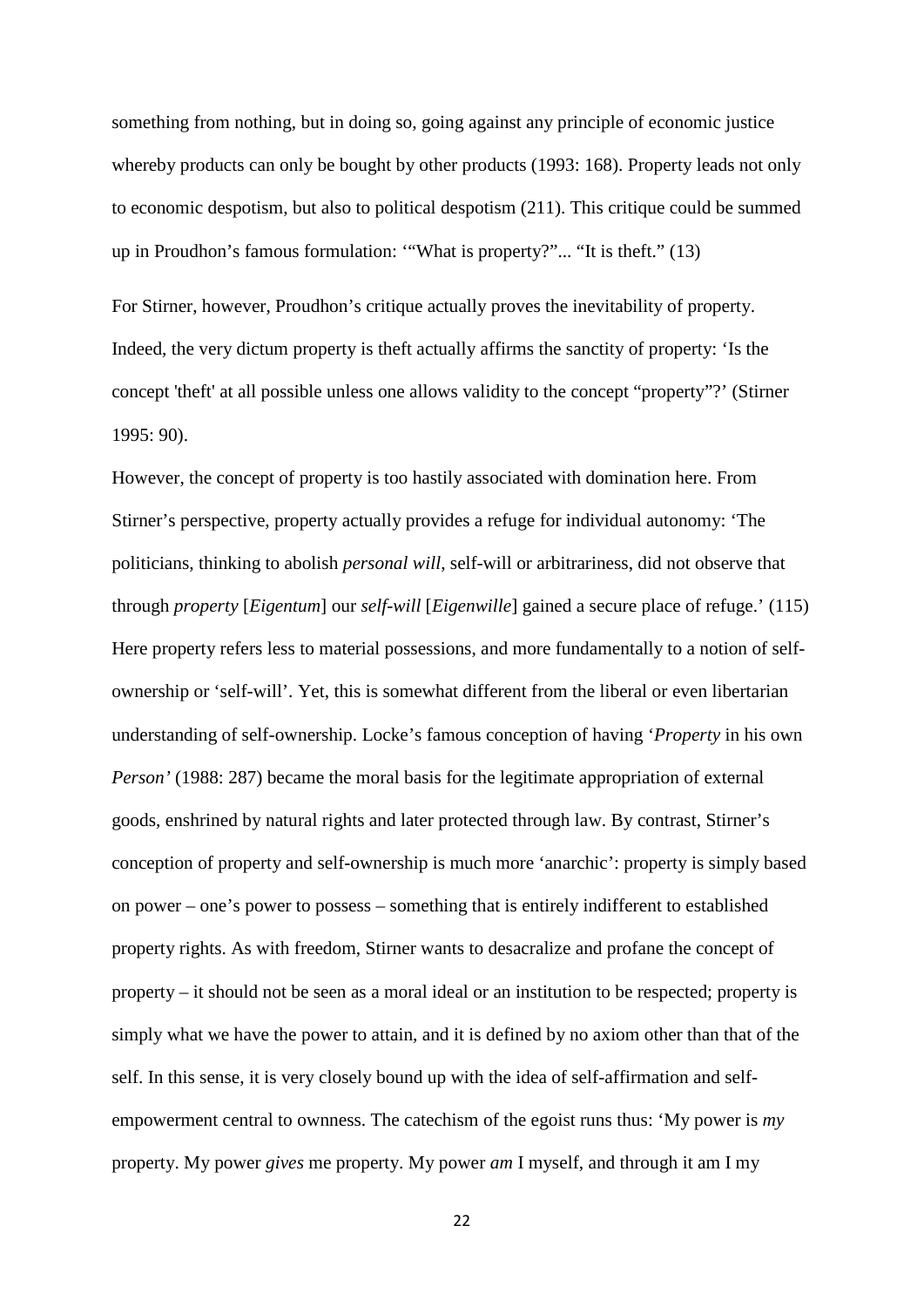property.' (166) Because property in Stirner's hands becomes so excessive – the entire world becomes the property of the egoist – the notion loses all stability and becomes entirely fluid. In this sense, it simply cannot be contained within a liberal or neoliberal framework of property rights. Indeed, as John Carroll argues, Stirner's reformulation of the concept of property can be seen as a rejection of the narrow doctrine of *homo economicus* (1974: 134- 144).

(Stirner's rejection the of idea of property *rights* finds some echo in P.. > but different) **Ownness, self-mastery and positive freedom**

As I have suggested, ownness implies a form of self-possession or what might be understood as self-mastery. The owner, for Stirner, is one who not only has a sense of her own interests and a capacity for power – something that would make her a simple egoist, but not necessarily an *owner* – but, more importantly, has control over herself and her own desires; has possession over herself. This is what separates Stirner's sophisticated egoism from cruder accounts in which the individual merely pursues blind self-interest.<sup>[9](#page-31-0)</sup> Indeed, I would argue that Stirner's notion of ownness implies a certain ethical relationship to oneself, such that the individual is able to master her instincts, passions and desires, even her desires for external objects or her desire for power over others. The opposite of self-possession, that which threatens one's self-mastery, is a state Stirner refers to as 'possessedness', where one becomes mastered by one's own desires and passions, rather than achieving mastery over them. The one who sacrifices himself on behalf of his selfish passions and desires for external objects is just as possessed as the one who sacrifices her desires on behalf of some obscure moral ideal. Both are ruled in their own way by a passion which is entirely one-sided and which leads to an erosion of their self-mastery: 'Their entire activity is egoistic, but it is a one-sided, unopened, narrow egoism; it is possessedness.' (70) They are both equally possessed by external objects that come to command their desires and lead to a sacrifice of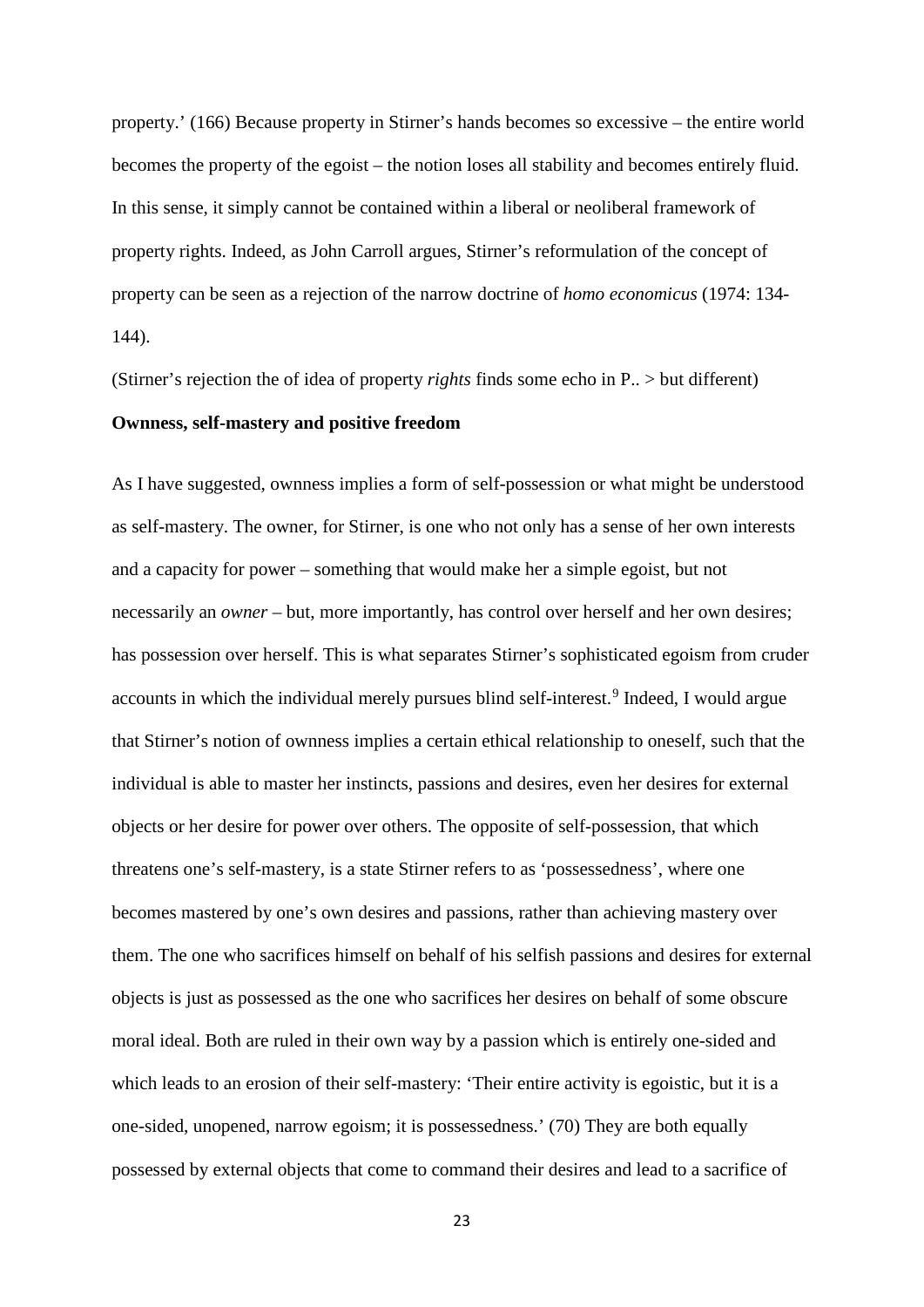other elements of their personality. It is not that the individual should resist passions and desires, but she should not allow herself to be controlled by them. The owner always takes a kind of distance from her own desires, such that she can master them: 'I am my *own* only when I am master of myself, instead of being mastered either by sensuality or by anything else (God, man, authority, law, state, church)' (153). From Stirner's perspective, the homo economicus of liberalism/neoliberalism is a possessed, haunted person, a subject mastered precisely by external market forces and interactions, which become internalised as desires.

Ownness would therefore seem to imply a self-discipline, such that one can master one's own desires and appetites. Indeed, freedom requires a certain kind of discipline, including an ethical discipline that one exercises over oneself in order to master and control the desires, tendencies and dependencies that otherwise lead one to being susceptible to the power of others. Without this, according to Richard Flathman (2003), there is no agency and therefore no freedom. I would suggest that Stirner, in warning of the dangers of 'possessedness', is thinking in similar terms: a certain understanding of freedom that comes through self-mastery and self-possession. And, similarly to Foucault, with his interest in the cultures of the 'care of the self' in Greek and Roman antiquity, Stirner was concerned with showing how we could become more autonomous and reclaim the self through ethical self-discipline.<sup>[10](#page-31-1)</sup>

This emphasis on autonomy and self-mastery would seem at first glance to bring ownness into close proximity with positive freedom, understood in Isaiah Berlin's sense 'being one's own master' (1969), or in Charles Taylor's sense that freedom involves 'the exercising of control over one's life' (2006: 143). There is certainly a parallel between Stirner's concern about the problem of 'possessedness' and Taylor's claim that freedom as an exercise concept requires that we can correctly identify our desires and 'discriminate amongst motivations' (146). However, where ownness departs from positive freedom is in its rejection of any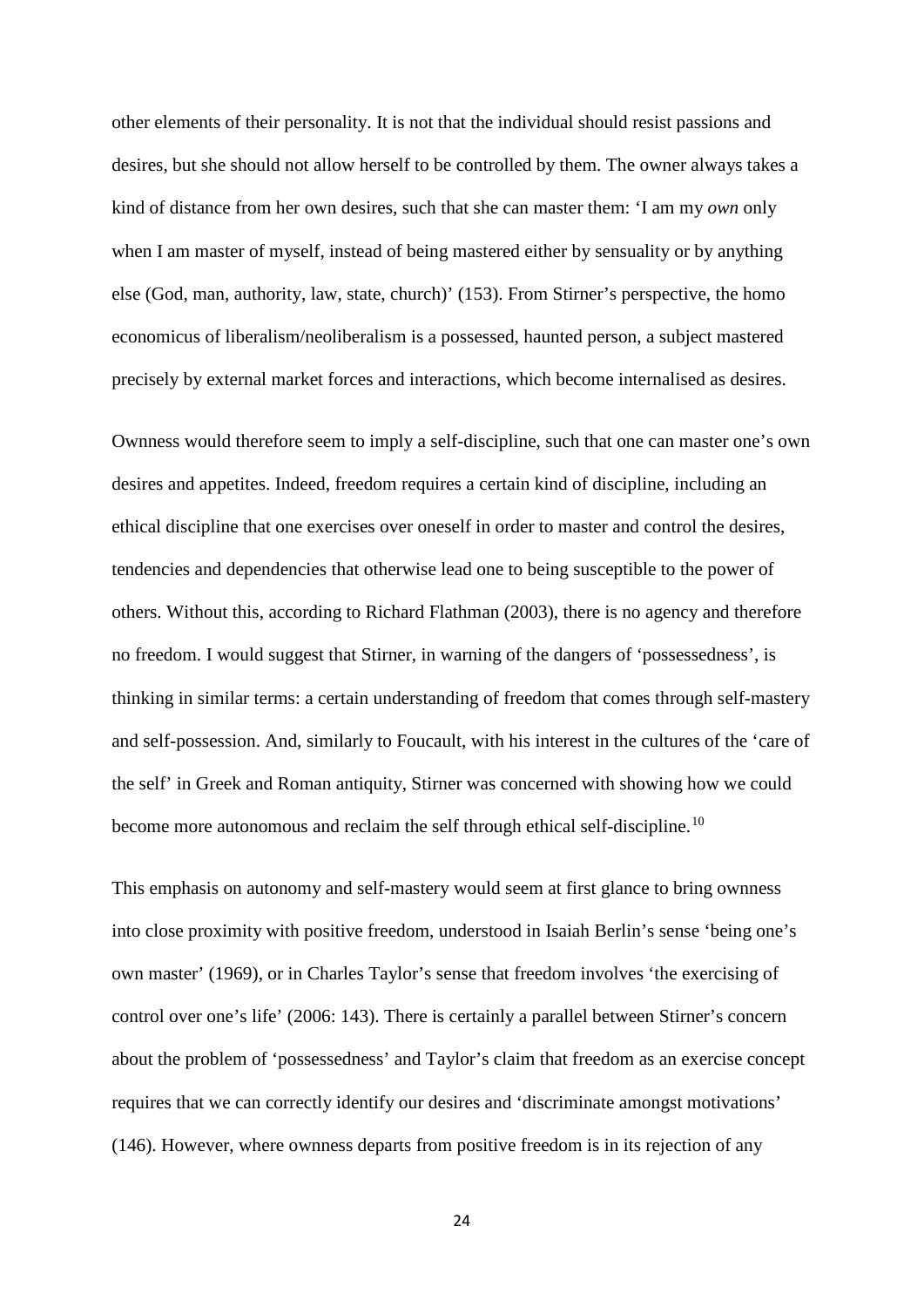higher moral or rational ideal that the self aspires to, conformity with which becomes the mark of one's freedom. There is no notion in Stirner of Berlin's two selves – the 'authentic' self that must master the lower, empirical self. There is no sense of the two strategies that Berlin speaks of: 'that of self-abnegation in order to attain independence; the second, that of self-realization or total self-identification with a specific principle or ideal in order to attain the self-same end.' (1969: 134) The idea that the self should be sacrificed, or that the individual should live up to some higher moral or rational ideal or principle, could not be further from Stirner's sensibilities. He rejects what he calls the moral freedom of thinkers like Hegel, for whom freedom lies only in devotion to a higher rational cause (1995: 95). These would simply be another kind of possessedness. What Stirner is opposed to is the expectation that we conform or live up to any particular ideal, including even that of egoism itself. All such expectations involve a sacrifice of the individual to a moral or rational abstraction. Stirner, moreover, is suspicious of the idea of a collectively realised freedom, and he would have no truck with the idea that constraints can increase freedom (see Kramer 96-7) or that one can in any sense be 'forced to be free'. Freedom does not lie in an ideal or principle, let alone in a particular community or form of society. Freedom lies only in oneself, and is not conditional upon living up to some idealised form of humanity, as the humanists and republicans of Stirner's time proclaimed. There is nothing to be achieved, no goal to be attained, no ideal to be lived up to, no *teleological* end to be pursued. Rather, freedom is our ontological condition. Stirner's warning about possessedness is simply to make us aware of those internal drives that threaten this ontological freedom, so that we can better guard against them.

### **Ontological freedom and egoistic self-constitution**

This crucial distinction between ownness and positive freedom may be further clarified if we consider how Stirner understands subjectivity. Who or what precisely is the egoist or owner?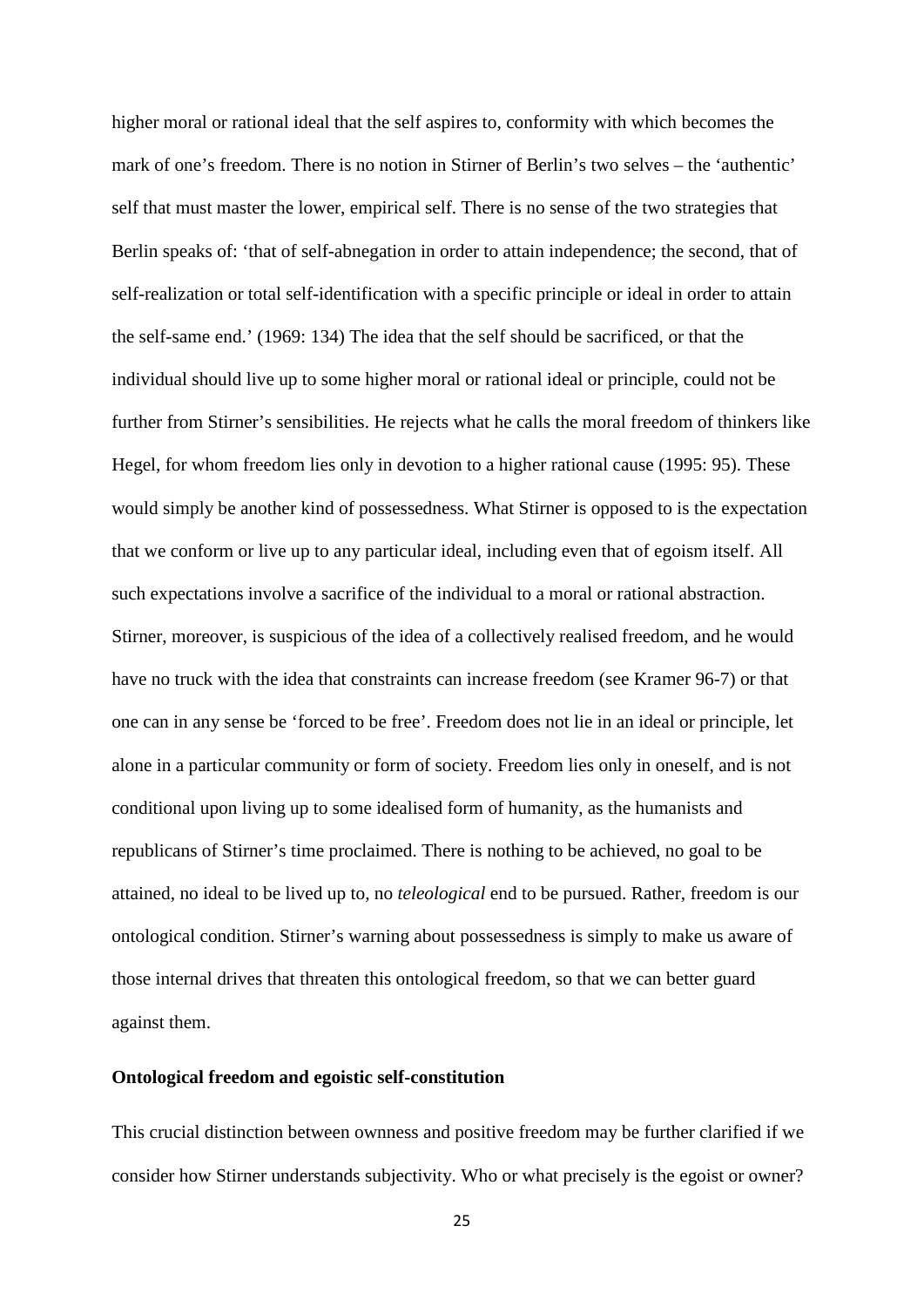We must be clear that when Stirner talks about the owner or individual egoist, he is referring not to a particular type of person and he is not in any sense setting out to establish an essential form of subjectivity that we should copy or aspire to. The egoist is not a fixed or idealised subject with essential properties and characteristics – like the self-interested individual in liberalism, or the citizen in republicanism, or even the authentic self invoked in the concept of positive freedom - but rather an open, self-constituting immanence. The egoist or owner is always in flux, always becoming, always consuming himself and inventing himself anew. The egoist is a subject without presuppositions, without a fixed identity or destiny:

I do not presuppose myself, because I am every moment just positing or creating myself, and am I only by being not presupposed but posited, and, again, posited only in the moment when I posit myself; that is, I am creator and creature [*Schöpfer und Geschöpf*] in one (Stirner 1995: 135)

This unfixity of the subject is how we should understand ontological freedom; the subject is a 'creative nothing' (7), free to constitute herself as she chooses, without being encumbered by any sort of moral ideal or rational *telos*, or even any notion of an essential identity which defines for her certain characteristics or properties that are immutable. Quite simply, the subject cannot be pinned down to any specific category or identity, but evades these in an ongoing process of self-constitution. While this would appear to bear some resemblance to existentialism, Stirner's rejection of the idea of an authentic self – as we discussed in the previous section – means that his conception of freedom as ownness cannot adequately be described as existentialist, despite his influence on that tradition (see Clark 1971). As Douglas Moggach puts it, ownness means simply to be the 'sufficient cause of one's own representations and actions' (2009 71). So, we should not think of freedom as an object to be attained or a goal to be achieved, but rather as an ontologically anarchic space of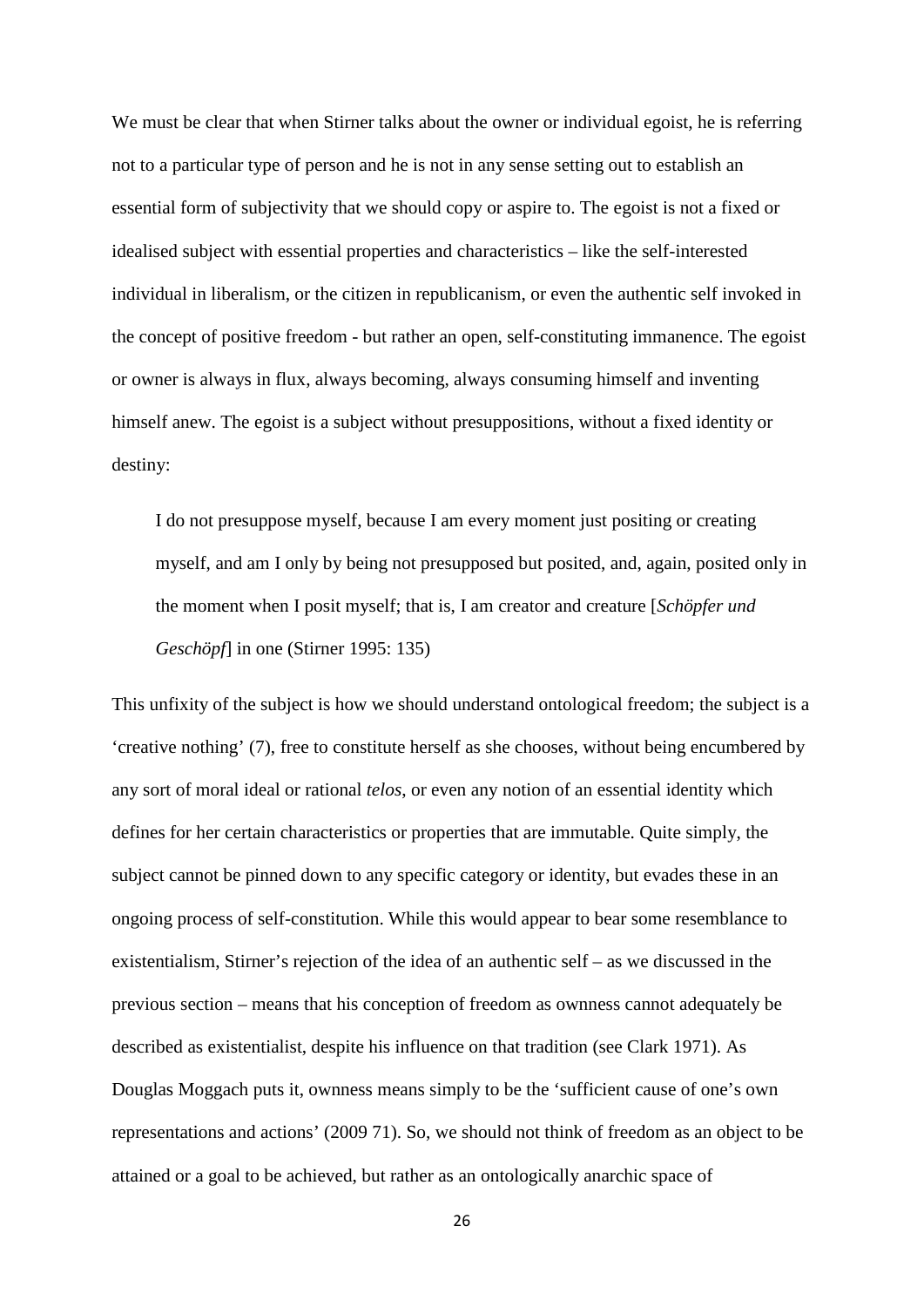subjectification<sup>11</sup>, which gives the subject the freedom to define her own singular path, or paths, of freedom. Ownness, then, might be understood as a way, as Foucault said, of not discovering who we are but *refusing* who we are. In other words, it might be seen as a strategy of freeing oneself from the forms of subjectivity that have been imposed upon us by contemporary forms of governmentality.

## **Conclusion**

My claim has been that existing approaches to freedom are insufficient to critically respond to the ways in which freedom has been deployed today by neoliberal governmentality, and that it is only by rethinking freedom at its ontological level that we are able to retrieve it from the forms of subjectification that currently render it impotent. Put simply, we need to fundamentally reconsider what the 'free subject' means today. I have argued that Stirner's concept of ownness - as difficult as it is to define it within existing normative and conceptual frameworks - offers us a way of rethinking freedom as independent of external conditions and as the ontological condition of the subject as such. In this paper I have sought to explore the contours of this somewhat ambiguous concept by showing how it departs from more recognised paradigms of negative, republican and positive freedom. I have interpreted ownness – with its related notions of egoism and property – primarily as a form of selfaffirmation or self-possession, which not only ontologically precedes other forms of freedom but which acts as the well-spring of resistance. In *freeing* freedom from determination by external institutions, the limiting action of others, and even from itself as an 'overall concept' or universal normative ideal, Stirner has shown how freedom might be returned to the self and experienced as an anarchic and singular space of self-constitution.

## **Bibliography**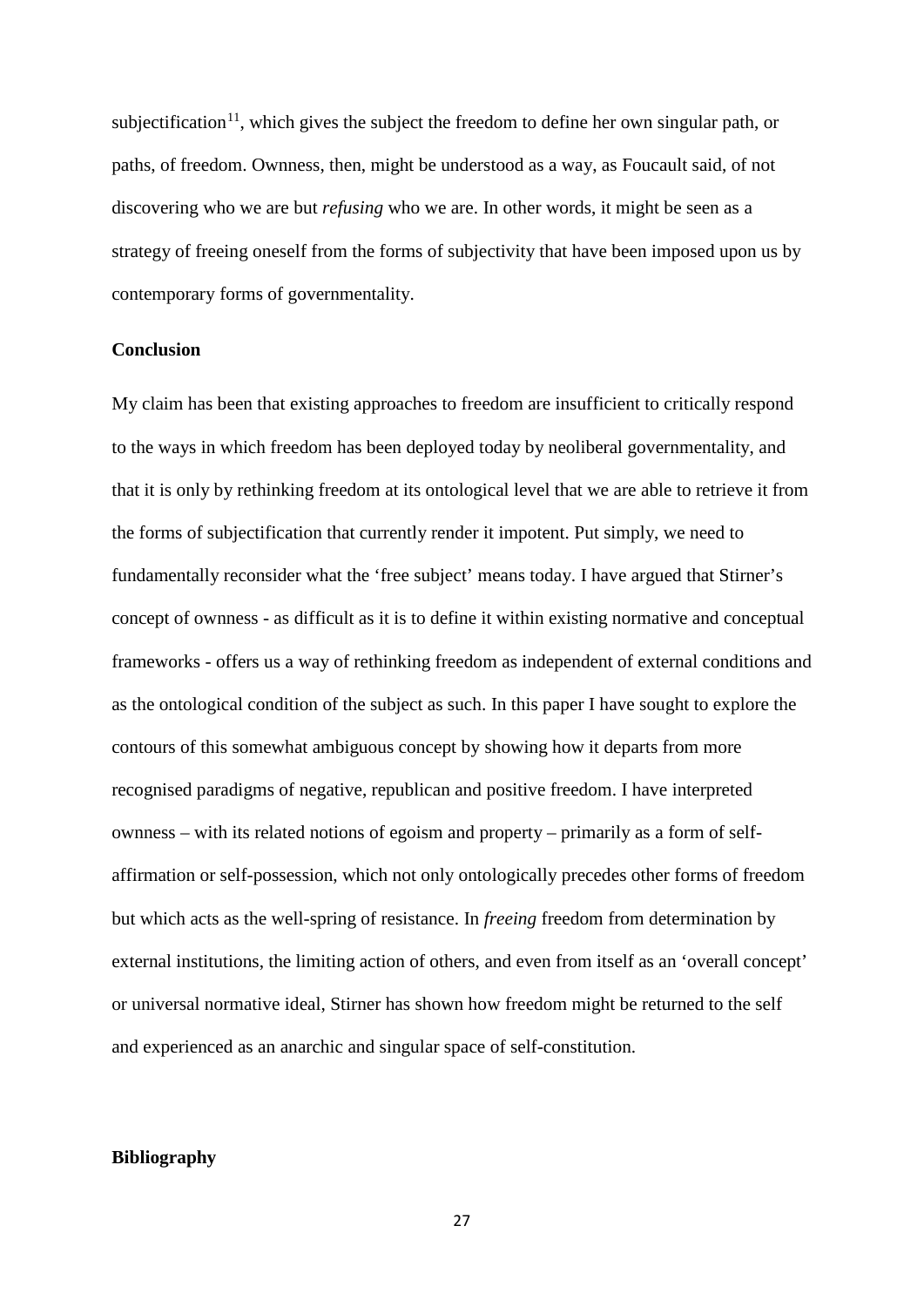Bakunin, M., 1971. *Bakunin on Anarchy,* ed., and trans., Sam Dolgoff, New York: Vintage Books.

Bellamy, R. (2011) Republicanism: Non Domination and the Free State. *In:* G. Delanty and S.P Turner, *Routledge International Handbook of Contemporary Social and Political Theory,* Abingdon, Oxon: Routledge, 130-138.

Berlin, I., 1969. *Four Essays on Liberty,* Oxford: Oxford University Press.

- Brown, W., 2015. *Undoing the Demos: Neoliberalism's Stealth Revolution,* New York: Zone Books.
- Carroll, J., 1974. *Break-Out form the Crystal Palace. The anarcho-psychological critique: Stirner, Nietzsche, Dostoyevsky*, London: Routledge and Kegan Paul.

Carter, I. 1999. *A Measure of Freedom,* Oxford: Oxford University Press.

Clark, J. P. 1976. *Max Stirner's Egoism,* London: Freedom Press.

Connolly, W. E (1993) *The Terms of Political Discourse,* Oxford: Blackwell.

De Ridder, W., 2008. Max Stirner, Hegel and the Young Hegelians: a critical reassessment. *History of European Ideas* 34:3, 285-297.

Dworkin, R. (1979) 'We Do Not Have a Right to Liberty'

[http://homepage.westmont.edu/hoeckley/readings/Symposium/PDF/301\\_400/312.pdf](http://homepage.westmont.edu/hoeckley/readings/Symposium/PDF/301_400/312.pdf)

(accessed 20 July 2016)

- Flathman, R. E., 2003. *Freedom and its Conditions: Discipline, Autonomy and Resistance,* New York: Routledge.
- Foucault, M., 1980. Powers and Strategies (Interview with Michel Foucault). *In:* C. Gordon ed., *Power/Knowledge: Selected Interviews and Other Writings 1972-1977, ed*., New York: Pantheon Books, 134-145.

Foucault, M., 2005. *The Hermeneutics of the Subject. Lectures at the Collège de France,*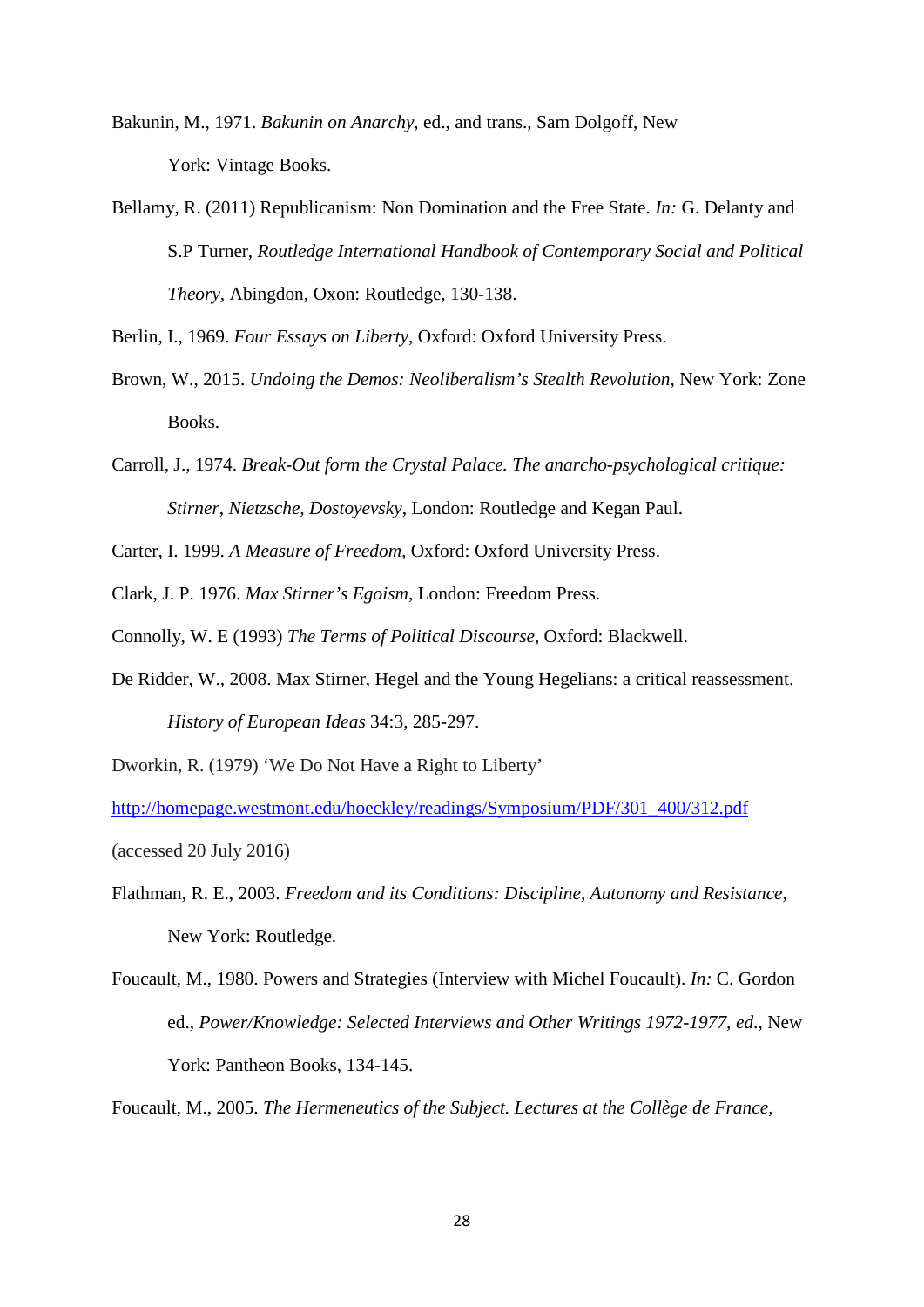*1981-2,* ed., Frédéric Gros, trans., Graham Burchell. Houndmills, Basingstoke: Palgrave Macmillan.

Foucault, M., 2010. *The Birth of Biopolitics: lectures at the College de France, 1978- 1979,* ed., Michel Senellart; trans., Graham Burchell. New York: Palgrave Macmillan.

Godwin, W., 1985. *Enquiry Concerning Political Justice,* Harmondsworth: Penguin.

Jenkins, J. 2009. 'Max Stirner's Egoism', *The Heythrop Journal,* 50: 2, 243-256.

- Kinna, R. and Prichard, A., 2012. Anarchism and Non-Domination. Unpublished paper, delivered at the 2nd Anarchist Studies conference in 2012 (cited with permission from the authors).
- Kramer, M. H. (2003) *The Quality of Freedom,* Oxford: Oxford University Press.
- Kramer, M. H (2008) Liberty and Domination. *In:* C. Laborde and J. Maynor eds., *Republicanism and Political Theory,* Oxford: Blackwell, 31-57.
- Laborde, C. and Maynor, J., 2008. The Republican Contribution to Contemporary Political Theory. *In:* C. Laborde and J. Maynor eds., *Republicanism and Political Theory,* Oxford: Blackwell, 1-29.
- Locke, J. 1988. *Two Treaties of Government,* ed., P. Laslett, Cambridge: Cambridge University Press.
- MacCallum, G. C. Jr. 2006, Negative and Positive Liberty. *In:* D. Miller ed., *Liberty*, Oxford: Oxford University Press, 100-122.
- Marshall, P. 2008. *Demanding the Impossible: a History of Anarchism,* London, New York: Harper Perennial.
- Marx, K. and Engels, F. (1932) *The German Ideology.* The Collected Works. Volume 5 < [https://www.marxists.org/archive/marx/works/1845/german-ideology/>](https://www.marxists.org/archive/marx/works/1845/german-ideology/) (accessed 29 June 2016).
- Moggach, D., 2003. *The Philosophy and Politics of Bruno Bauer,* Cambridge: Cambridge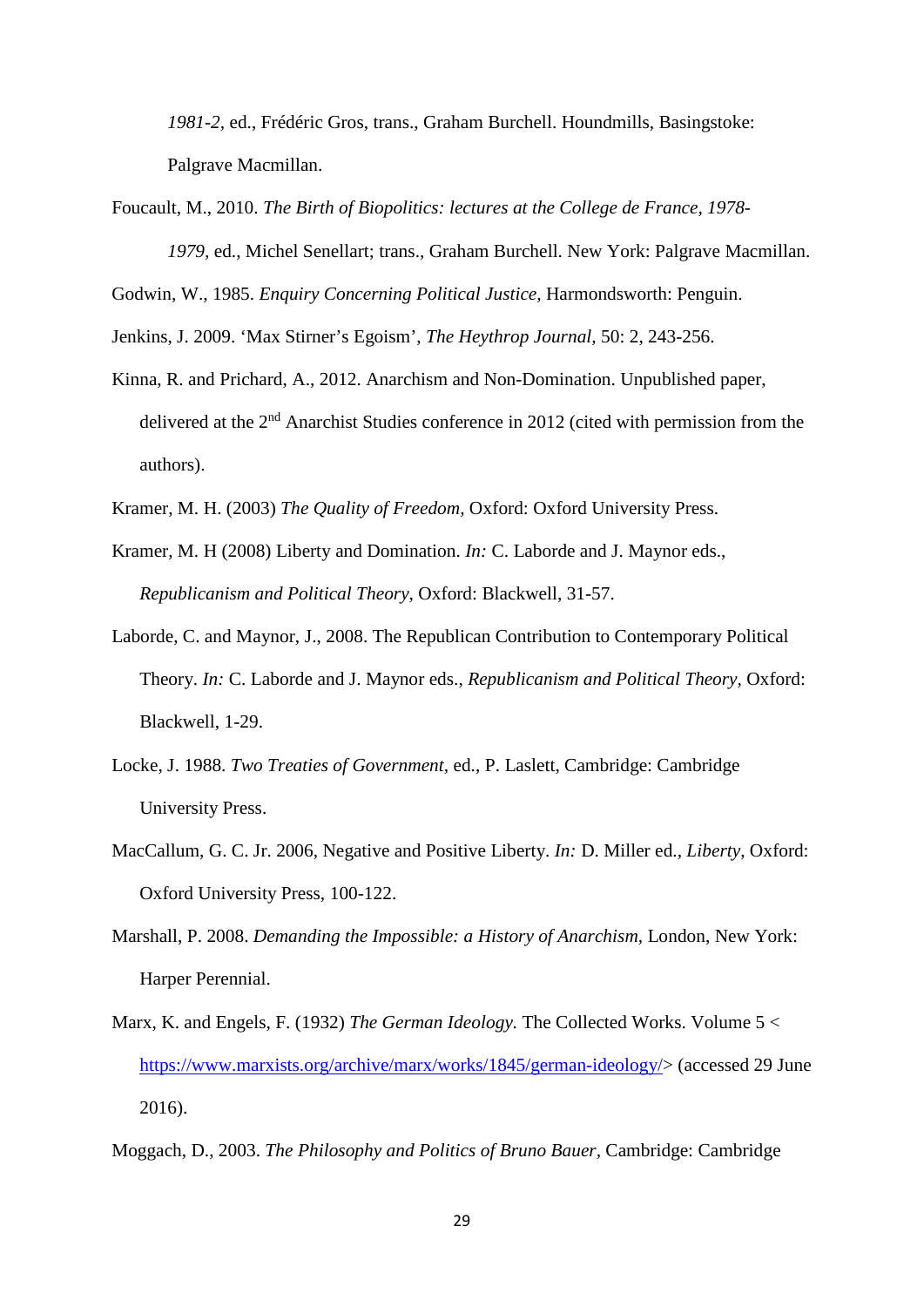University Press.

- Paterson, R.W.K. 1971. *Nihilistic Egoist: Max Stirner,* Oxford: Oxford University Press.
- Pettit, P., 1997. *Republicanism: a Theory of Freedom and Government,* Oxford: Oxford University Press.
- Proudhon, P-J. 1993. *What is Property?,* ed., D. R Kelly and B. G. Smith, Cambridge: Cambridge University Press.
- Schmitt, M. and Van der Walt, L. 2009. *Black Flame: the Revolutionary Class Politics of Anarchism and Syndicalism,* Vol. 1. Oakland, CA.: AK Press.
- Schürmann, R.1986. 'On Constituting Oneself an Anarchist Subject', *Praxis International,* 6:3, 294-310.
- Schürmann, R., 1987. *Heidegger on Being and Acting: From Principles to Anarchy*, trans. C.-M. Gros, Bloomington: Indiana University Press.
- Skinner, Q., 1998. *Liberty before Liberalism,* Cambridge: Cambridge University Press.
- Slaughter, S. 2005. *Liberty Beyond Neo-liberalism: a Republican Critique of Liberal Governance in a Globalising Age,* Houndmills, Basingstoke: Palgrave Macmillan.
- Steiner, H., 2006. Individual Liberty. In: D. Miller ed., *Liberty*, Oxford: Oxford University Press, 123-140.
- Stirner, M., 1995. *The Ego and Its Own,* ed., David Leopold, Cambridge: Cambridge University Press.
- Taylor, C. 2006. What's wrong with Negative Liberty? In: D. Miller ed., *Liberty*, Oxford: Oxford University Press, 141-162.
- Welsh, J. F., 2010. *Max Stirner's Dialectical Egoism: a new interpretation,* Lanham, MD.: Rowman & Littlefield.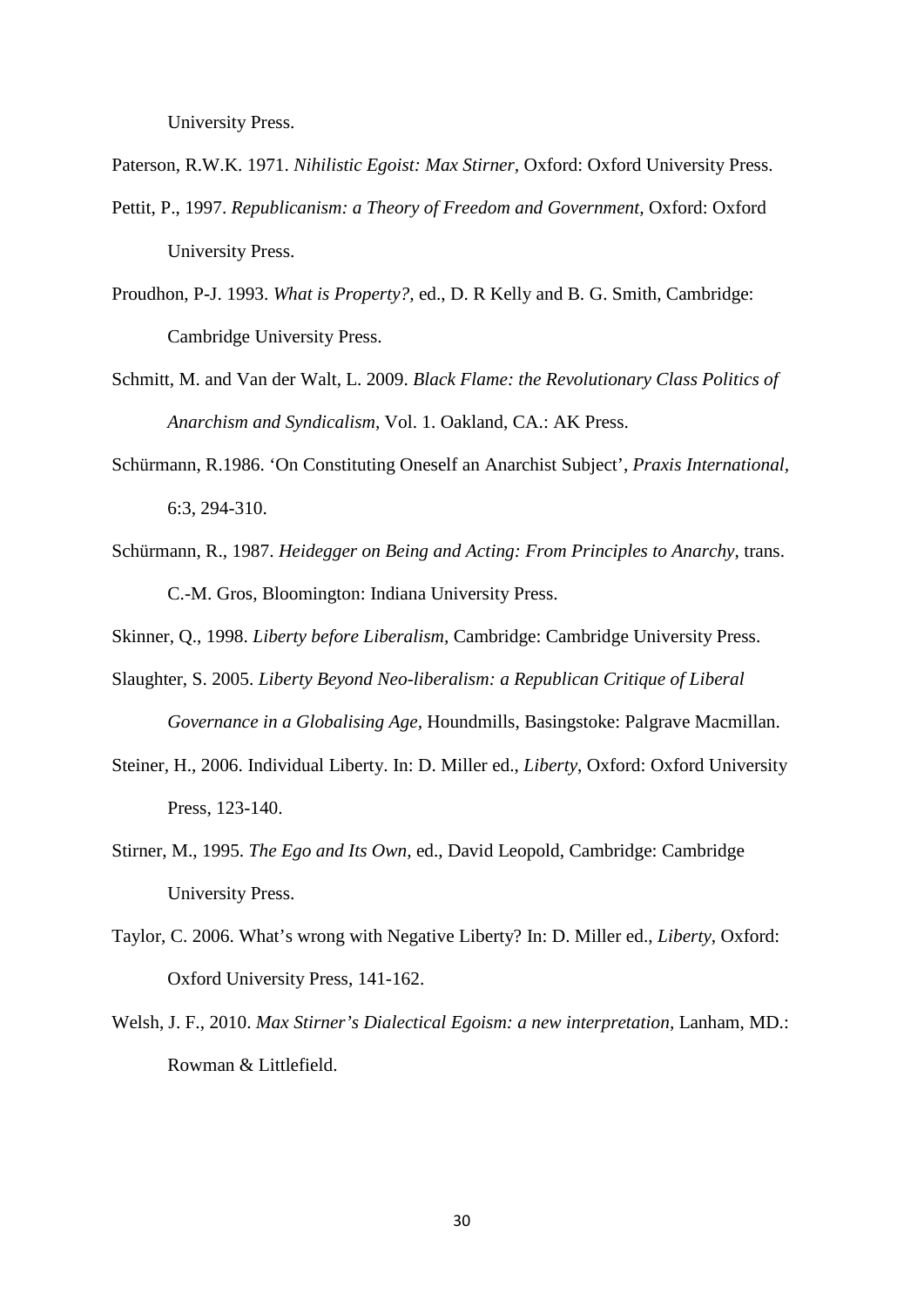<span id="page-30-0"></span> $<sup>1</sup>$  This is in contrast to those like Dworkin (see 1979) who argue that there is no such thing as</sup> freedom as such, only freedom to specific things.

**.** 

<span id="page-30-1"></span> $2$  See Kramer's distinction between normative and non-normative or conceptual approaches to freedom (2003: 4-5)

<span id="page-30-2"></span><sup>3</sup> Indeed Steven Slaughter has proposed the idea of a global civic republicanism as a way of retrieving the civic space of the state and protecting individual liberty against the neoliberal globalisation (see 2005).

<span id="page-30-3"></span><sup>4</sup> Although Hillel Steiner, as a proponent of a rather stark form of negative liberty, would insist that even in situations of physical constraint, there is always *some* degree of freedom (see 2006: 123-140).

<span id="page-30-4"></span><sup>5</sup> Stirner's place within the anarchist canon is somewhat controversial. For many, his egoistic individualism sits only very uneasily with the more collectivist and socialist traditions of anarchism (see Paterson 1971; Clark 1976). Indeed, according to Schmitt and van der Walt, Stirner's 'extreme individualism' places him outside the anarchist tradition altogether (2009:  $36$ ).

<span id="page-30-5"></span><sup>6</sup> However, Stirner might say, in contrast to Godwin, that where a command happens to *coincide* with one's will, while not in itself legitimate, it might be advantageous to comply with it: in other words, there is no moral *duty* to disobey laws.

<span id="page-30-6"></span> $^7$  Amongst these, they list Uri Gordon, Sam Clark and Saul Newman (see 2012).

<span id="page-30-7"></span><sup>8</sup> While Stirner's radical individualism would appear to preclude any communal understanding of freedom or even any possibility of politics at all, his somewhat paradoxical figure of the 'union of egoists' (see 160-161), which is opposed to all predetermined forms of society, allows for collective action, as long as this is formed purely for the egoistic interests of its members and requires no sacrifice of the individual.